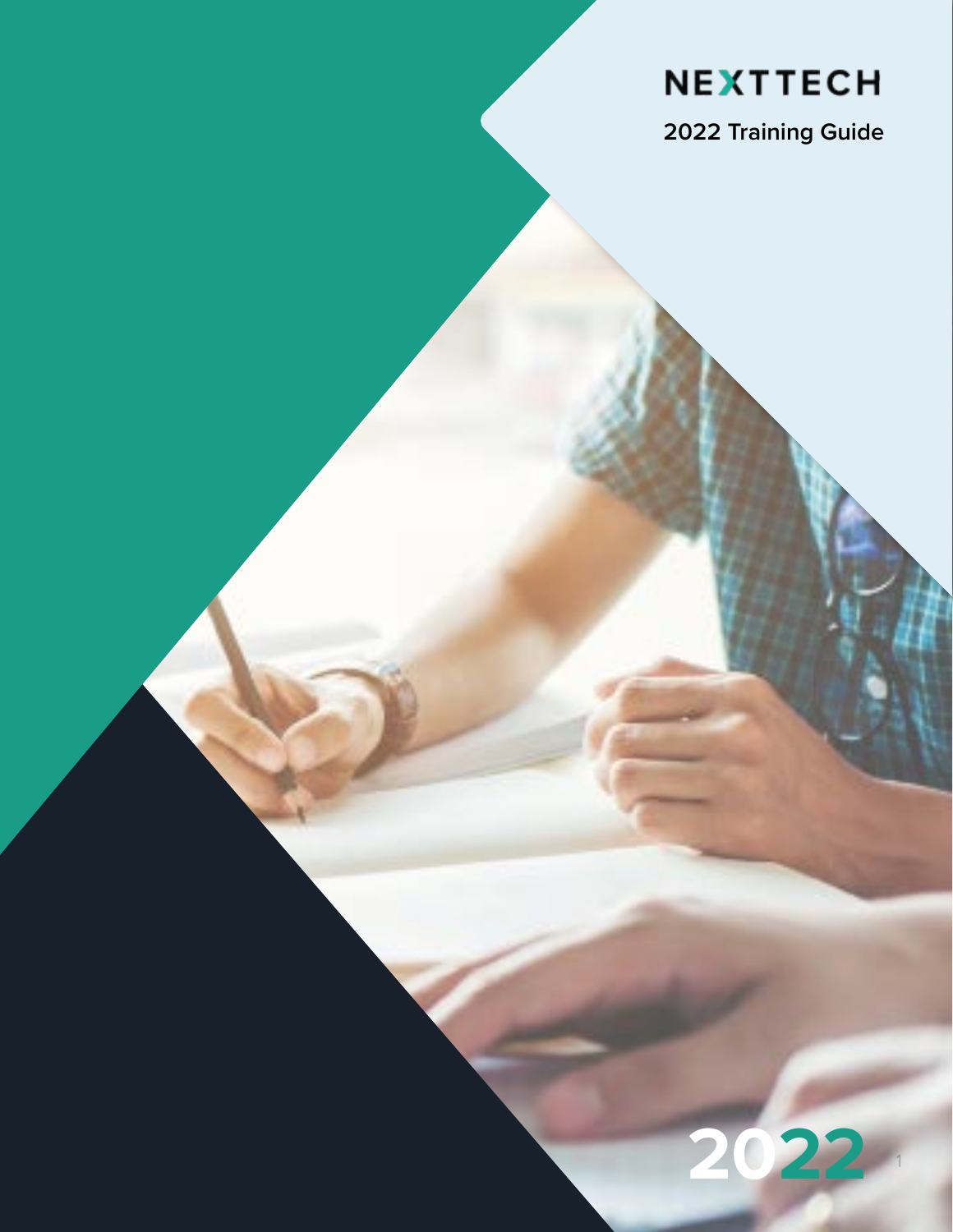# **TABLE OF CONTENTS**

### **03**

**About NextTech Learning**

### **04**

**NextTech Vouchers**

### **05**

#### **Study Options**

05 Study Options

06 Customised-Dedicated Training

### **07**

#### **Information Technology Training**

- 08 Microsoft
- 11 Microsoft 365
- 12 VMware
- 14 EPI
- 15 Cyber Security
- 16 Citrix
- 17 Oracle
- 18 SAP
- 19 eLearning
- 24 Software Development
- 25 Microsoft Office
- 26 Microsoft 365 Select

### **27**

**Professional Development**

**29**

**Process Management**

**31**

**Graphic Design**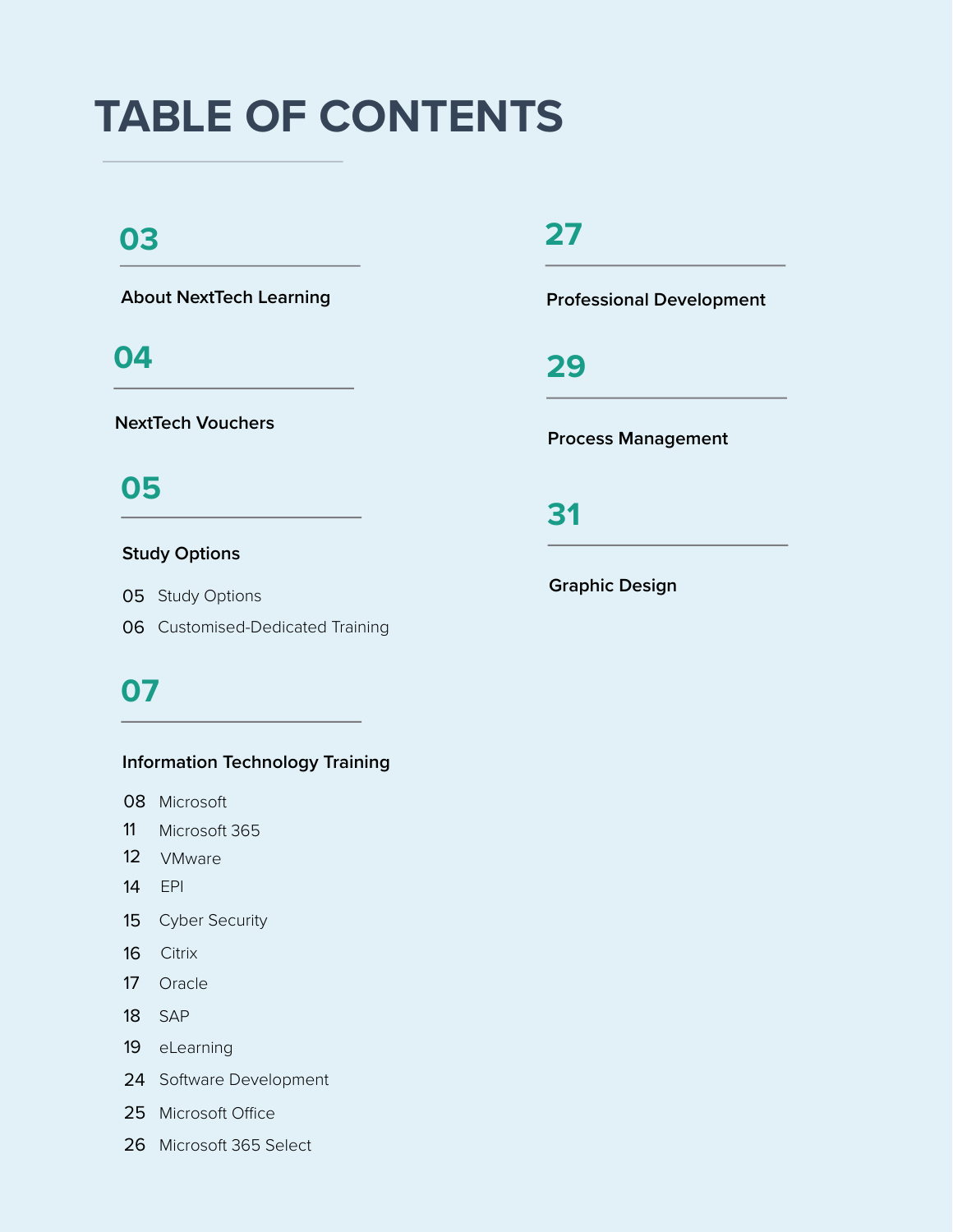

NextTech Learning is a leading training company, exists to educate people in Information Technology, Professional Development, Office Applications, Graphic Design, and Process Management. Our unmatched breadth of training offerings and flexible delivery methods address many of the challenges that organisations face in developing their staff. We work with an extensive range of partners to deliver the highest quality training needed in business today.

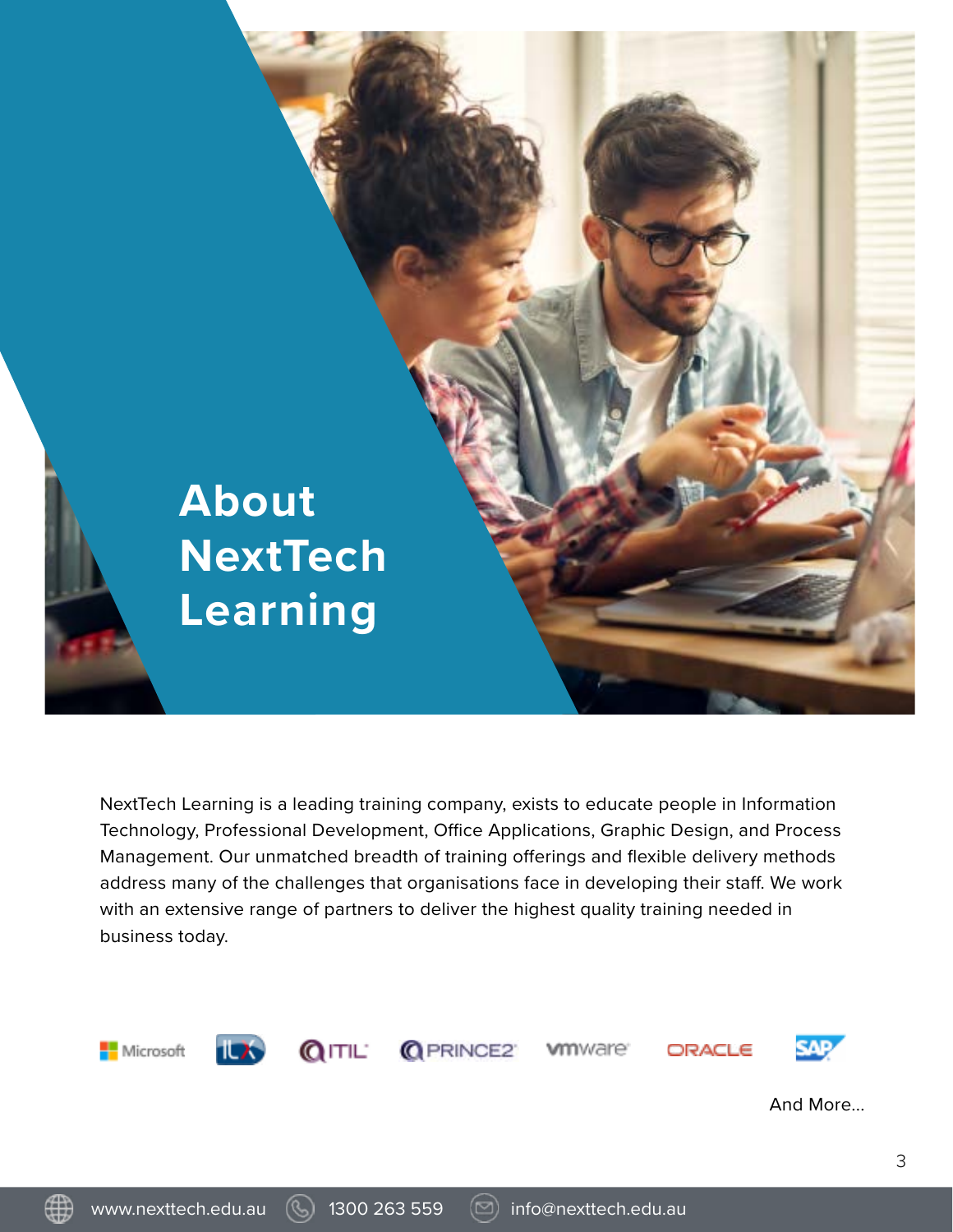

### **Make Your Training Budget Go Further**

NextTech Learning offers you the most flexible, cost-effective, credit-based training program in Australia.

Our Vouchers are offered to you at a discounted rate (up to 30% off). Dependant on the amount you invest in our vouchers, you'll receive an additional percentage of training credit , which you may use on our entire course range.

| <b>Voucher Spend</b>                   |                               |                                 | <b>Additional Credit</b>             |
|----------------------------------------|-------------------------------|---------------------------------|--------------------------------------|
| \$5,000 - 9,999<br>n                   |                               |                                 | 10%                                  |
| $$10,000 - 19,999$<br>D.               |                               |                                 | 15%                                  |
| \$20,000 - 29,999<br>D.                |                               |                                 | 20%                                  |
| \$30,000 - 39,999<br>n                 |                               |                                 | 25%                                  |
| $$40,000 +$<br>D                       |                               |                                 | 30%                                  |
|                                        |                               |                                 |                                      |
| <b>Benefit</b>                         | <b>Portfolio</b>              |                                 | <b>Flexible Delivery Options</b>     |
| Valid for 12 months                    | <b>Information Technology</b> |                                 | Instructor-led in-class              |
| <b>Enjoy Discounted Training Rates</b> | <b>Process Management</b>     |                                 | Instructor-led Online                |
| Flexible to use                        | <b>Office Applications</b>    |                                 | Dedicated & Customised Team Training |
| A dedicated Account Manager            | <b>Graphic Design</b>         |                                 | eLearning                            |
|                                        |                               | <b>Professional Development</b> | 4                                    |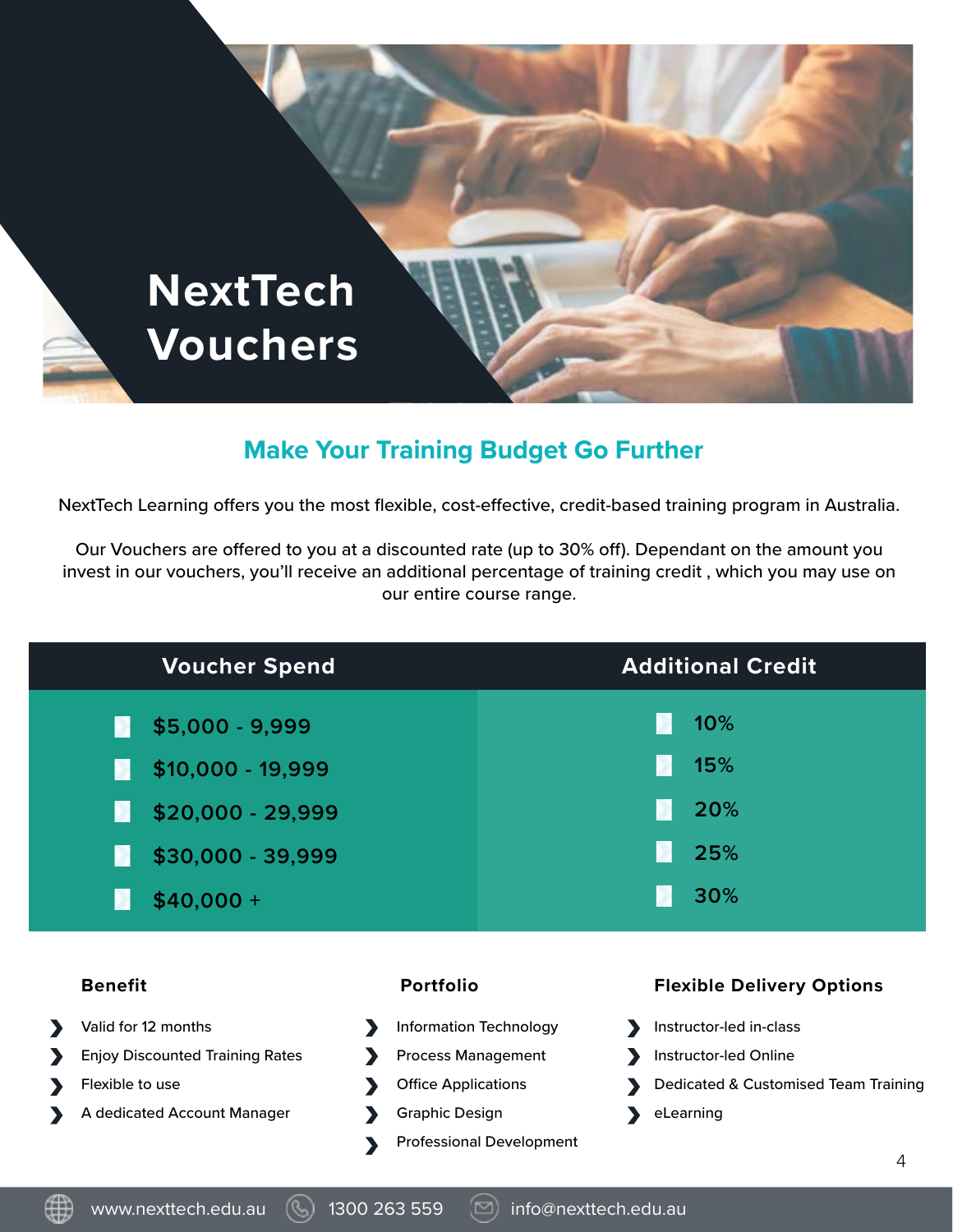# **Study Your Way**

**We all learn in different ways. At NextTech, we offer a variety of study options to match your learning style - and meet your business' needs. Ask us for a tailored proposal today.**

#### **INSTRUCTOR-LED CLASSROOM** LEARNING

Great for hands-on learners, & those who learn best from interacting with others in small groups.

SCHEDULE A CALL WITH A LEARNING EXECUTIVE

#### **CUSTOMISED DEDICATED** TRAINING

The perfect hybrid where you need to train select staff on a particular topic – seminar or hands-on learning.

SCHEDULE A CALL WITH A LEARNING EXECUTIVE

#### **ONE-ON-ONE MENTORED** LEARNING

Highly effective for those who need to achieve specific goals, fast.

SCHEDULE A CALL WITH A LEARNING EXECUTIVE

#### **NEXTTECH LIVE** LEARNING

Experience live training from expert instructors, access hands-on labs & use authorised vendor curriculum, all from a remote location.

SCHEDULE A CALL WITH A LEARNING EXECUTIVE

#### **INSTRUCTOR-LED SEMINAR STYLE** LEARNING

Frequently chosen by corporates and government organisations to train large groups, on specific topics.

SCHEDULE A CALL WITH A LEARNING EXECUTIVE

#### **E-LEARNING**

Learn at your own pace in the comfort of your preferred space.

SCHEDULE A CALL WITH A LEARNING EXECUTIVE

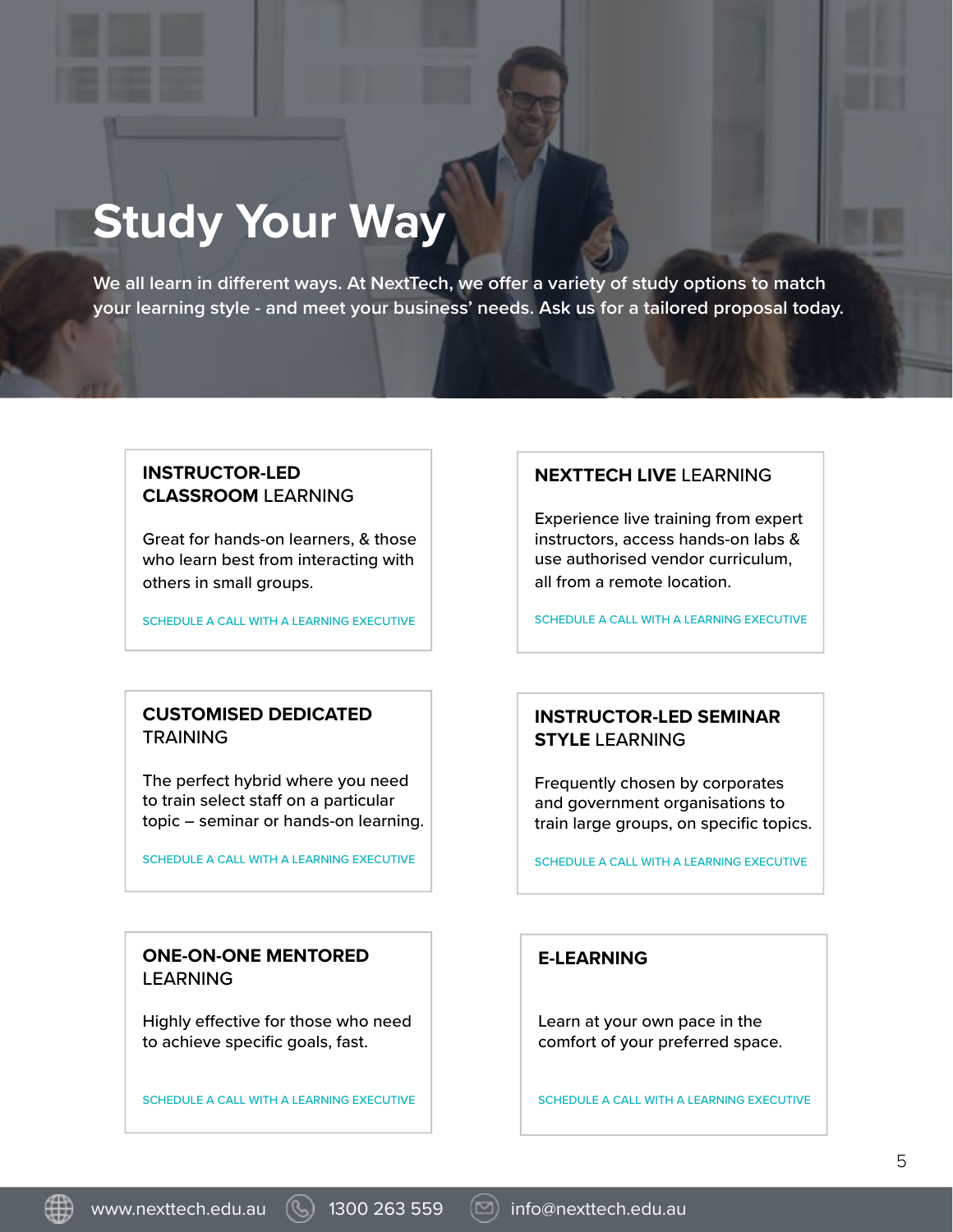# **Customised Dedicated Training**

### **How Dedicated Training Works:**

- One of our Business Development Managers will work with you to understand your training objectives. 1
- Working with the instructor, we will prepare a dedicated training plan. This can be achieved through a consultation with the instructor, or without. 2
- Training can be conducted at your premises, via NextTech Live, or at our location.

### **Benefits Of Dedicated Training:**

- Dedicated training offers a cost effective and efficient solution to develop your workforce. 1
- Design a training plan focused on only the areas of training you need. 2
- A dedicated instructor and Business Development Manager are able to assist throughout the process. 3
	- Case studies and activities can be tailored to your industry.

### **Prepare For Your Course:**

1

3

4

3

Where required, any preparatory work will be outlined in advance.

Any on-site facilities need to be set up in advance, and access to systems arranged. 2

Our Business Development Managers will be on hand to assist.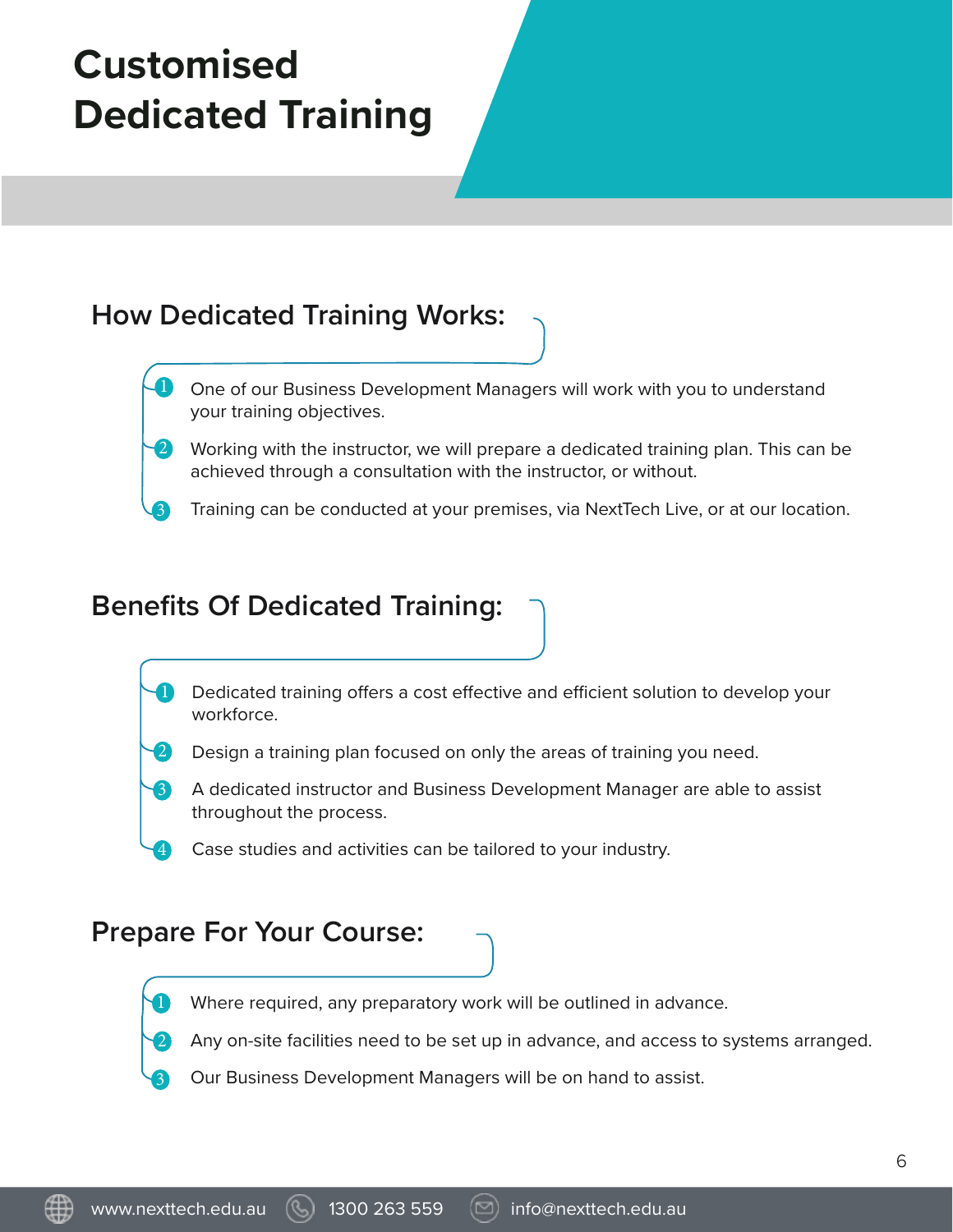

Recieve the highest quality Information Technology training delivered by certified NextTech Trainers. Our extensive range of technology partners allows us to provide you with the best training needed in business today.

Whether your team needs training in Microsoft Technologies or other specialist training, you'll be trained by experts using the latest curriculum. Do you need the entire team upskilled? Not a problem, our NextTech trainers are experienced in delivering dedicated training on-site.



www.nexttech.edu.au (9) 1300 263 559 (2) info@nexttech.edu.au

7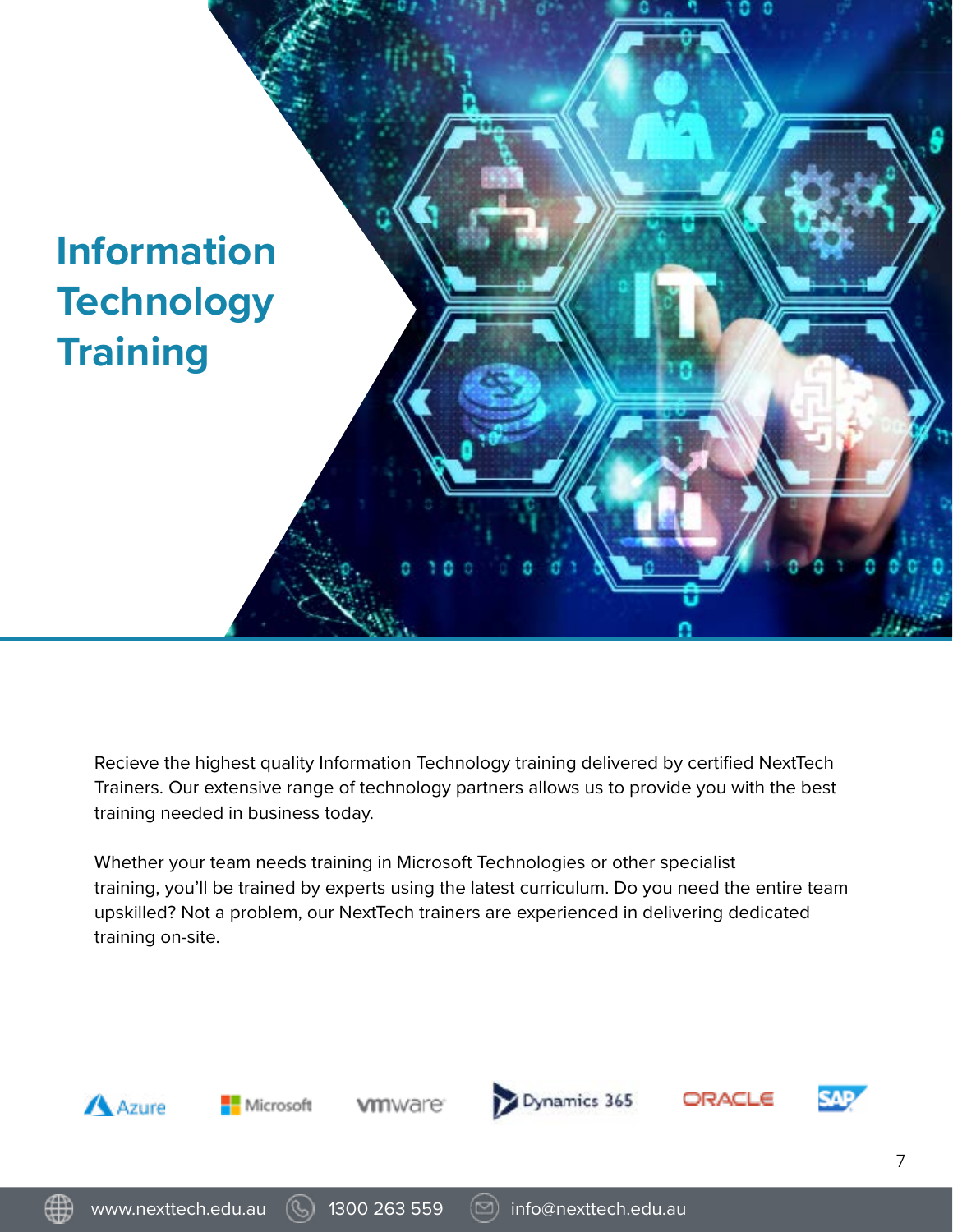### **Microsoft**

Offering Australia's leading Microsoft training courses. We are passionate about ensuring our courses provide practical skills which take students to the next level of capability.

| <b>AZURE APPS &amp; INFRASTRUCTURE</b>                                           | Microsoft                                                                            |
|----------------------------------------------------------------------------------|--------------------------------------------------------------------------------------|
| AZ-900T01 Microsoft Azure Fundamentals                                           | AZ-305T00 Designing Microsoft Azure Infrastructure<br>Solutions                      |
| AZ-900T00 Microsoft Azure Fundamentals                                           | AZ-400T00 Designing and Implementing Microsoft<br><b>DevOps Solutions</b>            |
| AZ-204T00 Developing Solutions for Microsoft Azure                               | AZ-600T00 Configuring and Operating a Hybrid Cloud<br>with Microsoft Azure Stack Hub |
| AZ-220T00 Microsoft Azure IoT Developer                                          | AZ-700T00 Designing and Implementing Microsoft<br><b>Azure Networking Solutions</b>  |
| AZ-020T00 Microsoft Azure solutions for AWS<br>Developers                        | AZ-800T00 Administering Windows Server Hybrid<br>Core Infrastructure                 |
| AZ-030T00 Microsoft Azure technologies for AWS<br><b>Architects</b>              | AZ-801T00 Configuring Windows Server Hybrid<br><b>Advanced Services</b>              |
| AZ-040T00 Automating Administration with Windows<br>PowerShell                   | AZ-050T00 Migrating Application Workloads to Azure                                   |
| AZ-104T00 Microsoft Azure Administrator                                          |                                                                                      |
| AZ-120T00 Planning and Administering Microsoft<br><b>Azure for SAP Workloads</b> |                                                                                      |
| AZ-140T00 Configuring and Operating Microsoft                                    |                                                                                      |

AZ-140T00 Configuring and Operating Microsoft Azure Virtual Desktop

www.nexttech.edu.au (S) 1300 263 559 (D) info@nexttech.edu.au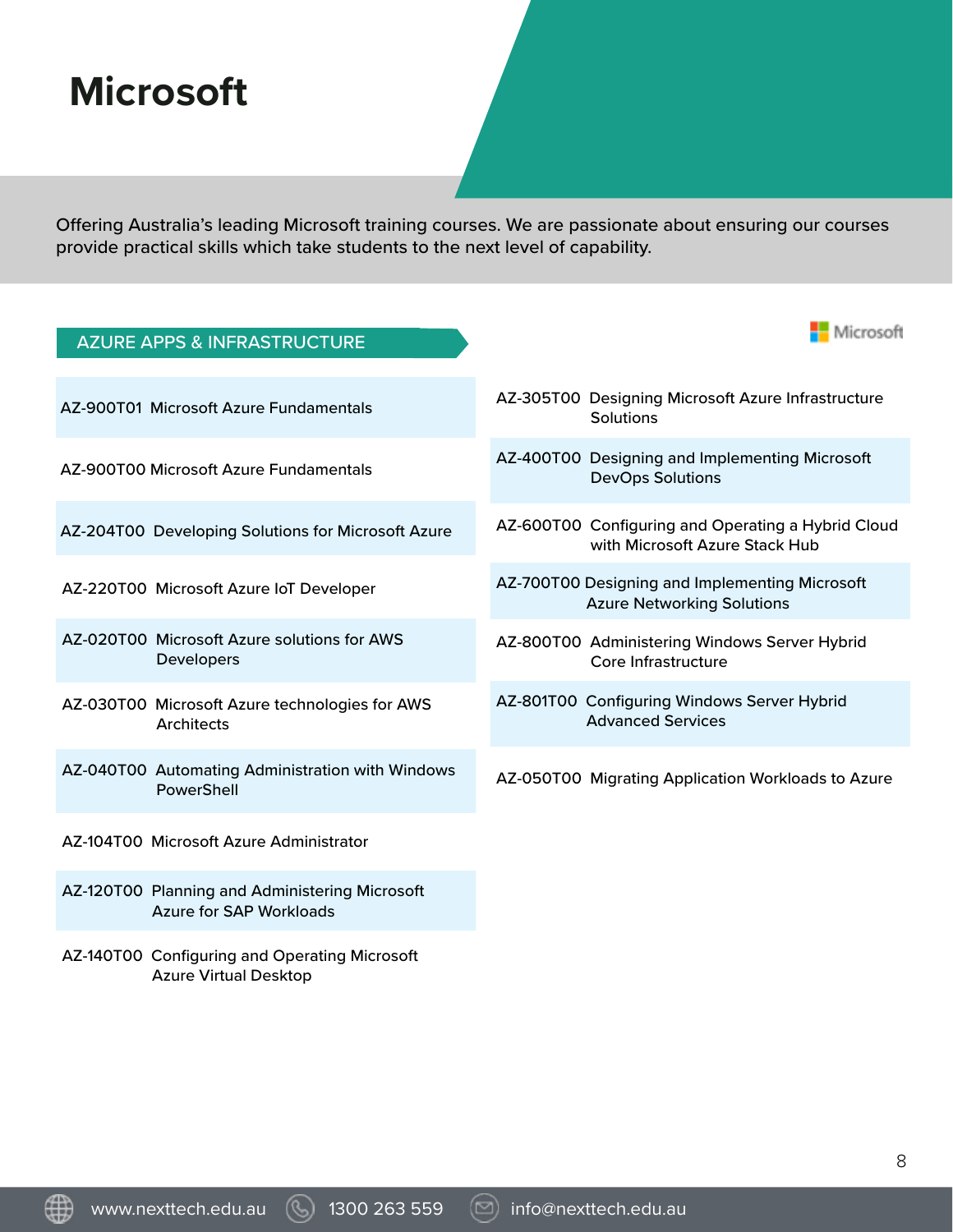#### DATA & AI

| Al-102T00 Designing and Implementing a Microsoft<br><b>Azure AI Solution</b>                                |
|-------------------------------------------------------------------------------------------------------------|
| Al-900T00 Microsoft Azure Al Fundamentals                                                                   |
| DA-100T00 Analyzing Data with Microsoft Power BI                                                            |
| DP-050T00 Migrate SQL workloads to Azure                                                                    |
| DP-060T00 Migrate NoSQL workloads to Azure<br><b>Cosmos DB</b>                                              |
| DP-070T00 Migrate Open Source Data Workloads to<br>Azure                                                    |
| DP-080T00 Querying Data with Microsoft Transact-SQL                                                         |
| DP-090T00 Implementing a Machine Learning Solution<br>with Microsoft Azure Databricks                       |
| DP-100T01 Designing and Implementing a Data<br>Science solution on Azure                                    |
| DP-203T00 Data Engineering on Microsoft Azure                                                               |
| DP-300T00 Administering Relational Databases on<br><b>Microsoft Azure</b>                                   |
| DP-420T00 Designing and Implementing Cloud-Native<br><b>Applications Using Microsoft Azure</b><br>Cosmos DB |
| DP-500T00 Microsoft Azure Enterprise Data Analyst                                                           |
| DP-900T00 Microsoft Azure Data Fundamentals                                                                 |
| <b>BUSINESS APPLICATIONS</b>                                                                                |
| MB-210T01 Microsoft Dynamics 365 Sales                                                                      |

MB-220T00 Microsoft Dynamics 365 Marketing

MB-230T01 Microsoft Dynamics 365 Customer Service

MB-240T00 Microsoft Dynamics 365 Field Service

MB260T00 Microsoft Cutomer Data Platform Specialty

- MB-300T00 Microsoft Dynamics 365: Core Finance and Operations
- MB-310T00 Microsoft Dynamics 365 Finance
- MB-320T00 Microsoft Dynamics 365 Supply Chain Management, Manufacturing
- MB-330T00 Microsoft Dynamics 365 Supply Chain Management
- MB-340T00 Microsoft Dynamics 365 Commerce Functional Consultant
- MB-500T00 Microsoft Dynamics 365: Finance and Operations Apps Developer
- MB-700T00 Microsoft Dynamics 365: Finance and Operations Apps Solution Architect
- MB-800T00 Microsoft Dynamics 365 Business Central Functional Consultant
- MB-910T00 Microsoft Dynamics 365 Fundamentals (CRM)
- MB-920T00 Microsoft Dynamics 365 Fundamentals (ERP)
- PL-100T00 Microsoft Power Platform App Maker
- PL-200T00 Microsoft Power Platform Functional **Consultant**

PL-300T00 Power BI Data Analyst

PL-400T00 Microsoft Power Platform Developer

www.nexttech.edu.au (4) 1300 263 559 (12) info@nexttech.edu.au

9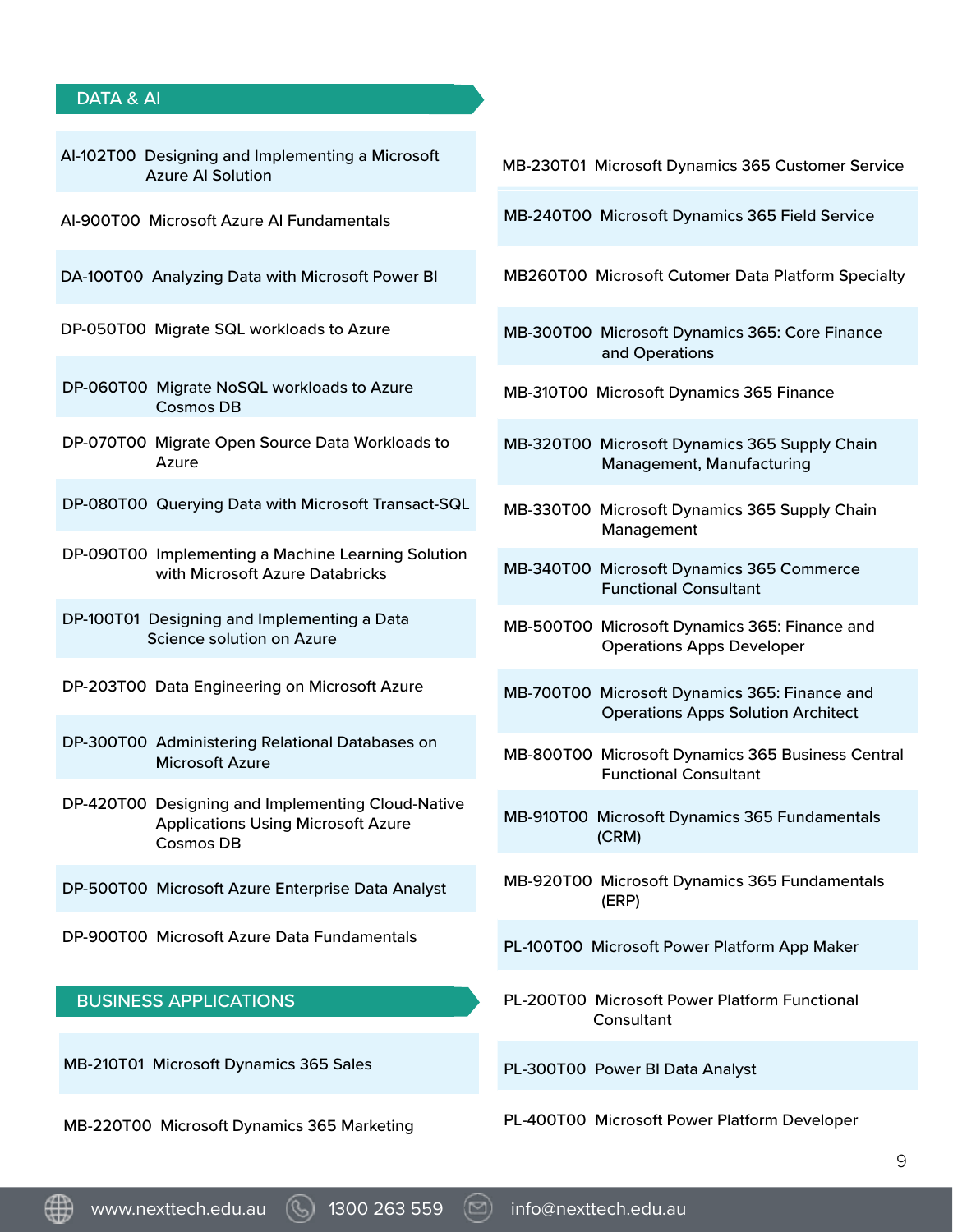PL-600T00 Microsoft Power Platform Solution Architect

PL-900T00 Microsoft Power Platform Fundamentals

#### MODERN WORKPLACES - M365

MD-100T00 Windows Client

MD-101T00 Managing Modern Desktops

MS-030T00 Office 365 Administrator

MS-100T00 Microsoft 365 Identity and Services

MS-101T00 Microsoft 365 Mobility and Security

MS-203T00 Microsoft 365 Messaging

MS-600T00 Building Applications and Solutions with Microsoft 365 Core Services

MS-700T00 Managing Microsoft Teams

MS-720T00 Microsoft Teams Voice Engineer

MS-740T00 Troubleshooting Microsoft Teams

MS-900T01 Microsoft 365 Fundamentals

MICROSOFT SECURITY WORKSHOPS

AZ-500T00 Microsoft Azure Security Technologies

MS-500T00 Microsoft 365 Security Administration

SC-200T00 Microsoft Security Operations Analyst

SC-300T00 Microsoft Identity and Access Administrator

SC-400T00 Microsoft Information Protection Administrator

SC-900T00 Microsoft Security, Compliance, and Identity Fundamentals



**Schedule a Call With My Learning Executive**



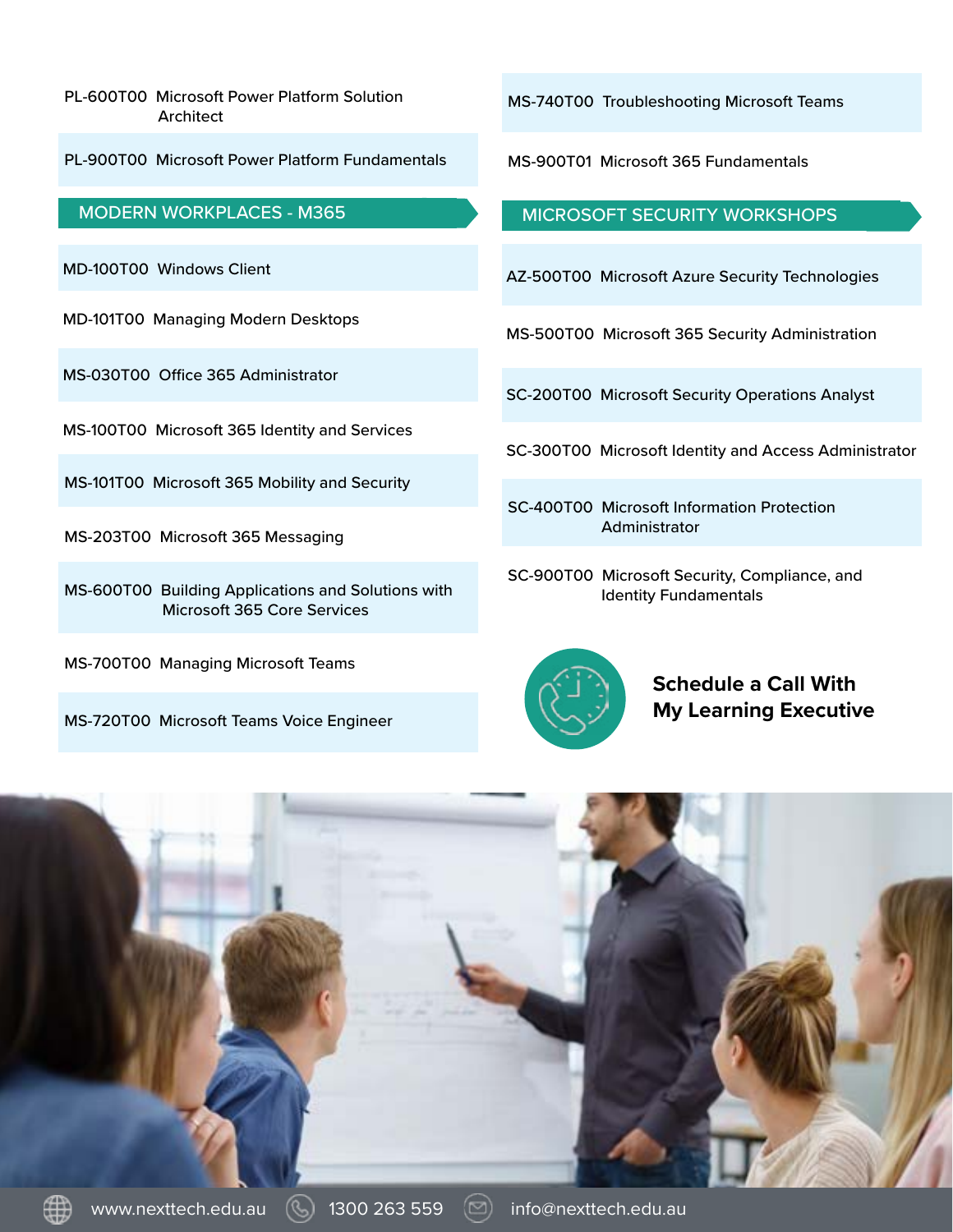## **Microsoft 365**

Get the most up-to date Microsoft training and certifications at NextTech Learning.

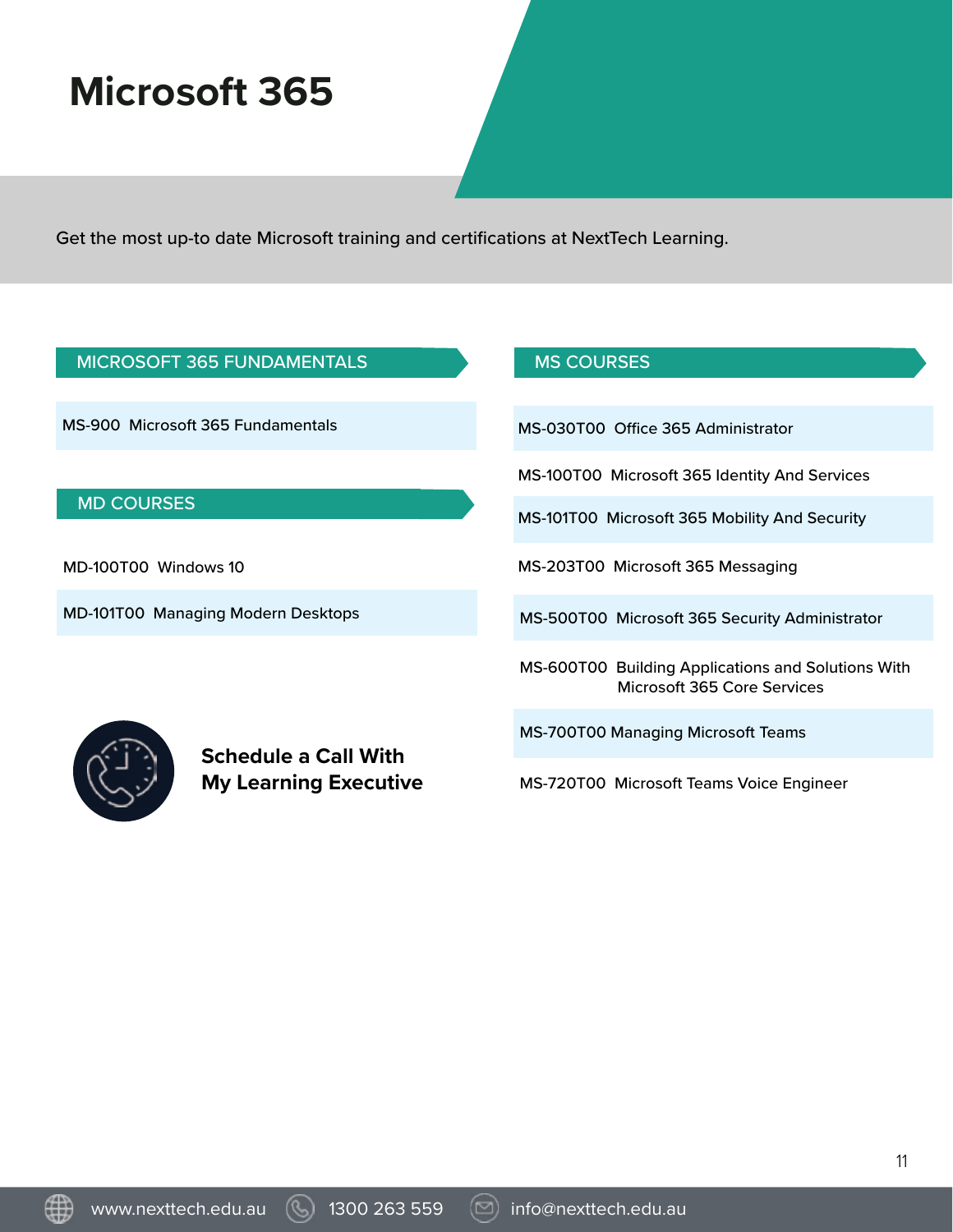### **VMware**

Develop your team's VMware expertise in Cloud Management, End-User Computing, VMware NSX/ NSX-T, VMware vSphere and more.

| <b>MODERN WORKPLACES - M365</b>                                   | <b>vm</b> ware                                                         |
|-------------------------------------------------------------------|------------------------------------------------------------------------|
| VMware vSphere: Install, Configure, Manage                        | <b>VMware vCloud NFV with vCloud Director</b>                          |
| <b>VMware vSphere: Optimize and Scale</b>                         | <b>VMware vRealize Operations: Install, Configure,</b><br>Manage       |
| <b>VMware vSphere: What's New</b>                                 | <b>VMware vRealize Operations for Operators</b>                        |
| <b>VMware vSAN: Management and Operations</b>                     | VMware vRealize Suite Lifecycle Manager: Install,<br>Configure, Manage |
| <b>VMware vSAN: Plan and Deploy</b>                               | VMware Telco Cloud Automation: Install, Configure,<br>Manage           |
| <b>VMware vSAN: Deploy and Manage</b>                             | VMware Telco Cloud Infrastructure: Install, Configure,<br>Manage       |
| <b>VMware vSAN: Production Operations</b>                         | VMware Telco Cloud Platform: Install, Configure,<br>Manage             |
| <b>VMware Site Recovery Manager: Install, Configure</b><br>Manage | VMware Integrated Openstack: Install, Configure,<br>Manage             |
| <b>VMware vRealize Automation: Install, Configure,</b><br>Manage  | VMware NSX-T Data Center: Install, Configure, Manage                   |
| <b>Troubleshooting Microsoft Teams</b>                            | <b>VMware NSX-T Data Center: Troubleshooting and</b><br>Operations     |
| <b>VMware Cloud on AWS: Deploy and Manage</b>                     | <b>VMware NSX: Install, Configure, Manage</b>                          |
| <b>VMware Cloud Foundation: Planning, Management,</b>             | <b>VMware NSX: Troubleshooting and Operations</b>                      |
| Operations                                                        | VMware SD-WAN by VeloCloud: Deploy and Manage                          |
| VMware Cloud Director: Install, Configure, Manage                 | VMware vRealize Network Insight: Install, Configure,                   |
| <b>VMware vCloud Director Tenant Operations</b>                   | Manage                                                                 |

www.nexttech.edu.au  $\circledS$  1300 263 559  $\circledS$  info@nexttech.edu.au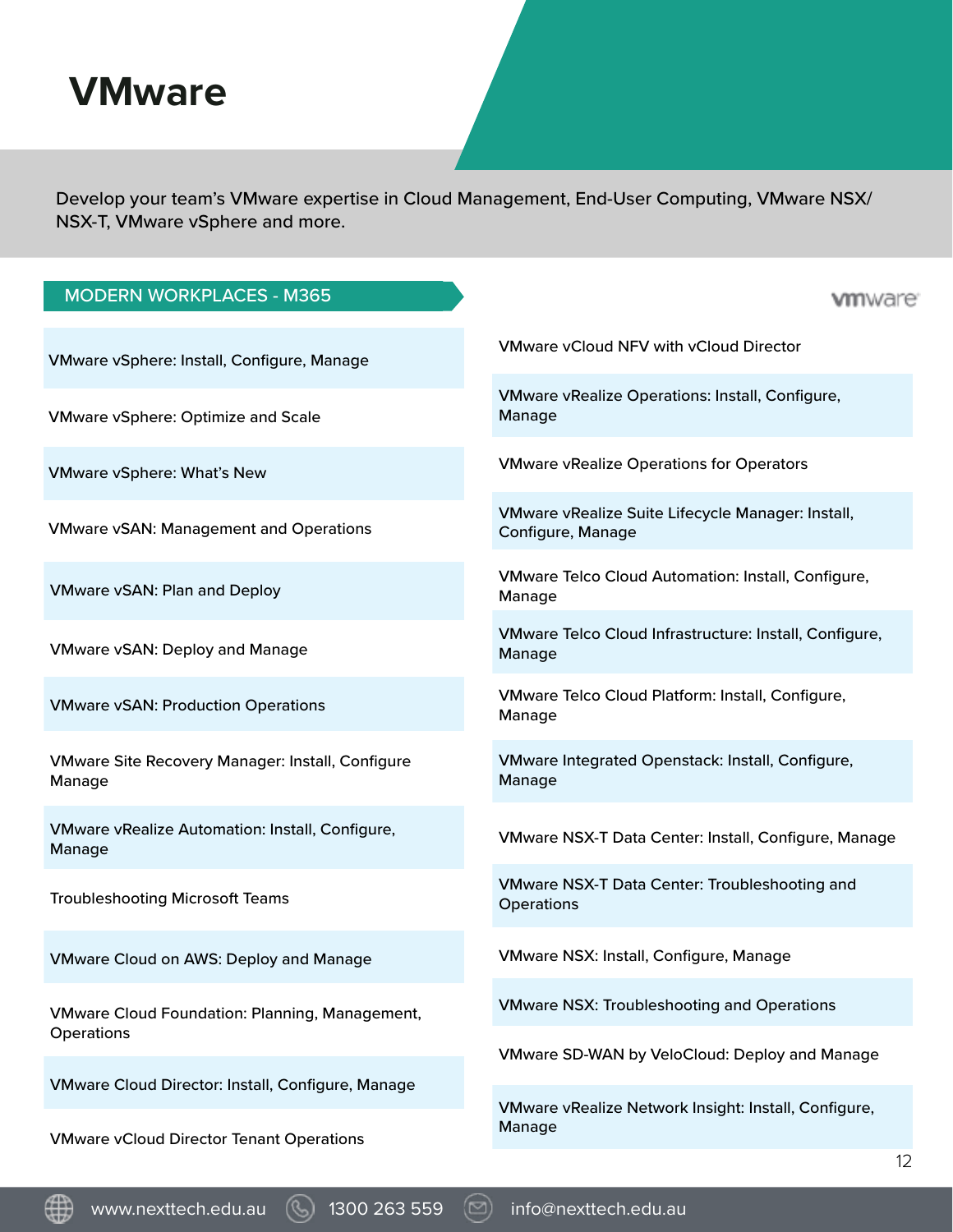

VMware NSX-T Data Center: Multisite Deployments with Federation

VMware Workspace ONE: Deploy and Manage

VMware Workspace ONE: Skills for UEM

VMware Workspace ONE: Integrating Access with UEM

VMware Workspace ONE: UEM Troubleshooting

VMware Workspace ONE: Advanced Integration\* special 10 days access

VMware Workspace ONE: Modern Management for Windows 10

VMware Horizon 8: Deploy and Manage

VMware Horizon 8: Skills for Virtual Desktop Management

VMware Horizon 8: Infrastructure Administration

VMware Horizon 8: Virtual Desktop Troubleshooting

VMware Horizon 8: Infrastructure Troubleshooting

VMware Carbon Black Cloud Endpoint Standard

VMware App Volumes and Dynamic Environment Manager

VMware NSX-T Data Center for Intrinsic Security

VMware vSphere with Tanzu: Deploy and Manage\* special 10 days access

VMware Tanzu RabbitMQ: Install, Configure, Manage

VMware Tanzu Application Service: Install, Configure, Manage\* special 10 days access

VMware Tanzu Mission Control: Management and **Operations** 

VMware Tanzu Kubernetes Grid: Install, Configure, Manage\* special 10 days access

VMware Carbon Black App Control Administrator

VMware Carbon Black EDR Administrator

VMware Carbon Black Cloud Audit and Remediation

VMware Carbon Black Cloud Endpoint Standard

VMware Carbon Black Cloud Enterprise EDR

VMware Carbon Black Portfolio: Configure and Manage

VMware Carbon Black App Control Advanced Administrator

VMware Carbon Black EDR Advanced Administrator

VMware Carbon Black EDR Advanced Analyst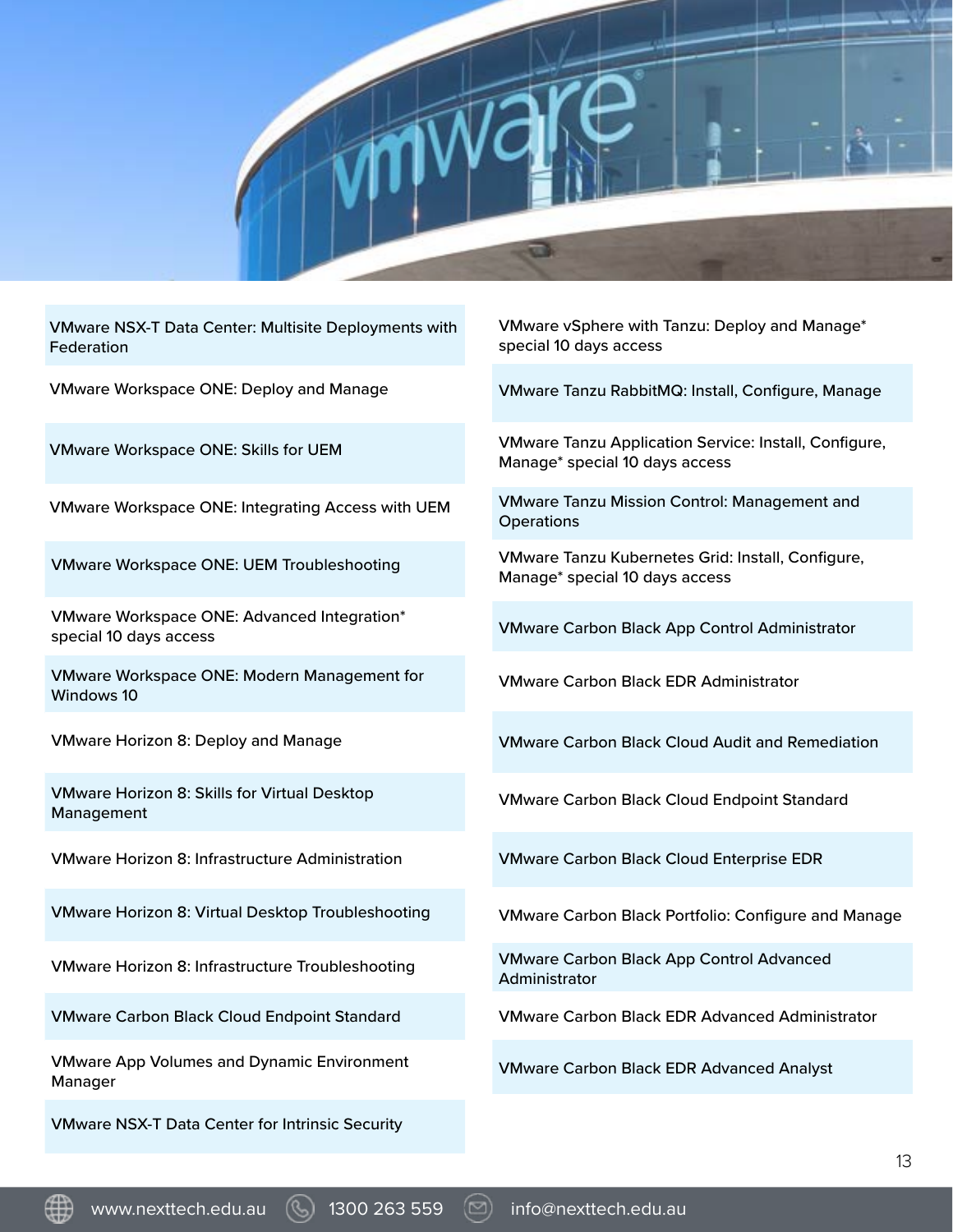Develop your team's ability to design, implement, optimize, test, operate and maintain their mission critical data centre to ensure it meets and exceeds the business expectations.



CDFOS - Certified Data Centre Facilities Operations Specialist

**Schedule a Call With My Learning Executive**

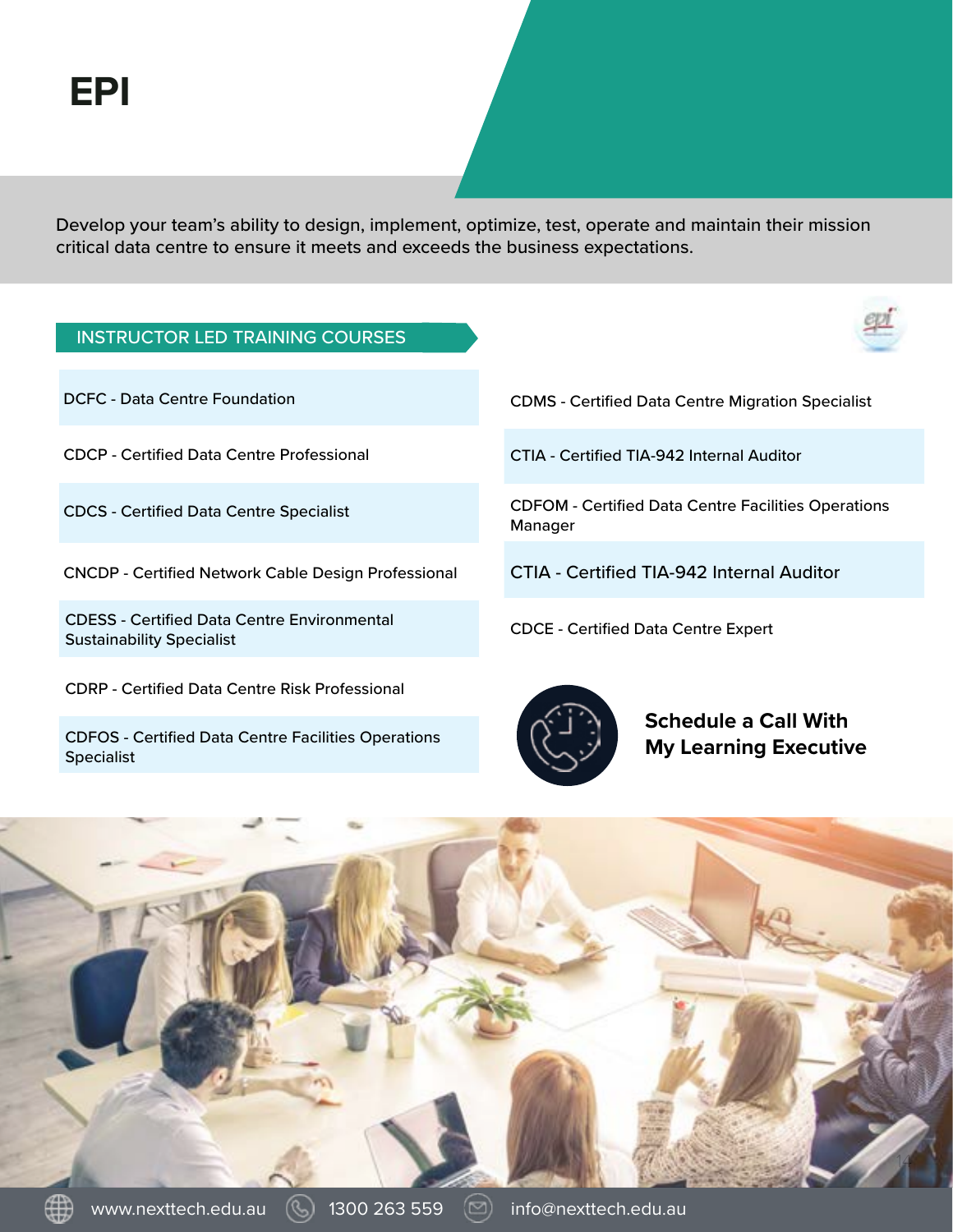# **Cyber Security**

A strong cybersecurity strategy will protect you against unauthorized access and malicious attacks designed to access, alter, delete, destroy or extort an organisations sensitive data.

| <b>COURSES</b>                                         | <b>ELEARNING COURSES</b>                                    |
|--------------------------------------------------------|-------------------------------------------------------------|
| <b>EXIN Cyber and IT Security Foundation</b>           | Introduction to Cyber Security                              |
| <b>EXIN Ethical Hacking Foundation</b>                 |                                                             |
| <b>EXIN Privacy &amp; Data Protection Essentials</b>   |                                                             |
| <b>EXIN Privacy &amp; Data Protection Foundation</b>   | <b>Schedule a Call With</b><br><b>My Learning Executive</b> |
| <b>EXIN Privacy &amp; Data Protection Practitioner</b> |                                                             |
| ISO 27001 Foundation                                   |                                                             |

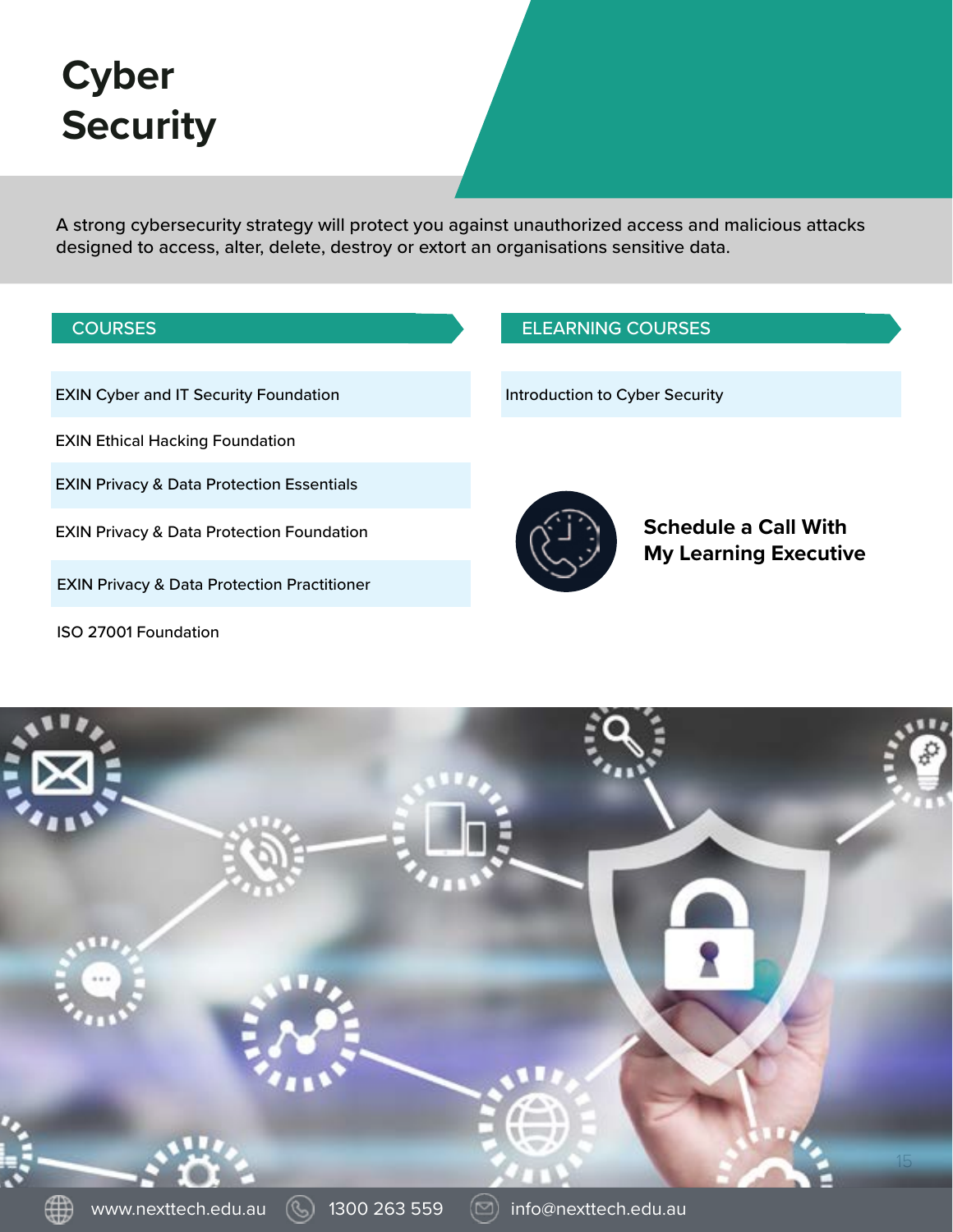# **Citrix**

NextTech is an authorised Citrix training provider and offers a wide range of Citrix courses in cloud infrastructure, networking, mobility solutions and more. Maximize the capabilities of your Citrix solutions with technical training.

| <b>CITRIX COURSES</b>                                                                                 |                                                                                      |
|-------------------------------------------------------------------------------------------------------|--------------------------------------------------------------------------------------|
| Citrix Virtual Apps and Desktops 7, App Layering, and                                                 | Moving to the Citrix Virtual Apps and Desktops Service                               |
| <b>WEM Administration (Fast-Track)</b>                                                                | on Citrix Cloud with Microsoft Azure                                                 |
| Citrix Virtual Apps and Desktops 7 Help Desk Support                                                  | Citrix ADC 12.x Gateway                                                              |
| <b>Citrix Workspace Microapps Essentials</b>                                                          | Deploy and Manage Citrix ADC 13.x with Citrix Gateway                                |
| Citrix Virtual Apps and Desktops 7 Administration<br><b>On-Premises and in Citrix Cloud</b>           | Deploy and Manage Citrix SD-WAN 11.x                                                 |
| Citrix Virtual Apps and Desktops 7 Advanced<br>Deployment, Troubleshooting, Security & Administration | Citrix ADC 12.x Advanced Concepts - Secure Web<br><b>Applications</b>                |
| Citrix App Layering and WEM Administration                                                            | Citrix ADC 12.x Advanced Concepts - Management and<br>Optimization                   |
| Citrix Virtual Apps and Desktops 7 Advanced<br>Administration                                         | Citrix ADC 12.x Advanced Concepts - Security,<br><b>Management and Optimization</b>  |
| <b>Citrix Provisioning 7 Administration</b>                                                           | Citrix Virtual Apps and Desktops 7 Assessment, Design,<br>and Advanced Configuration |
| Moving to Citrix Virtual Apps and Desktops Service<br>on Citrix Cloud                                 | Manage Citrix Endpoint Management                                                    |
| Citrix Virtual Apps and Desktops Service on Microsoft<br>Azure                                        | <b>Schedule a Call With</b>                                                          |

www.nexttech.edu.au  $\qquad \qquad \qquad$  1300 263 559  $\qquad \qquad \qquad$  info@nexttech.edu.au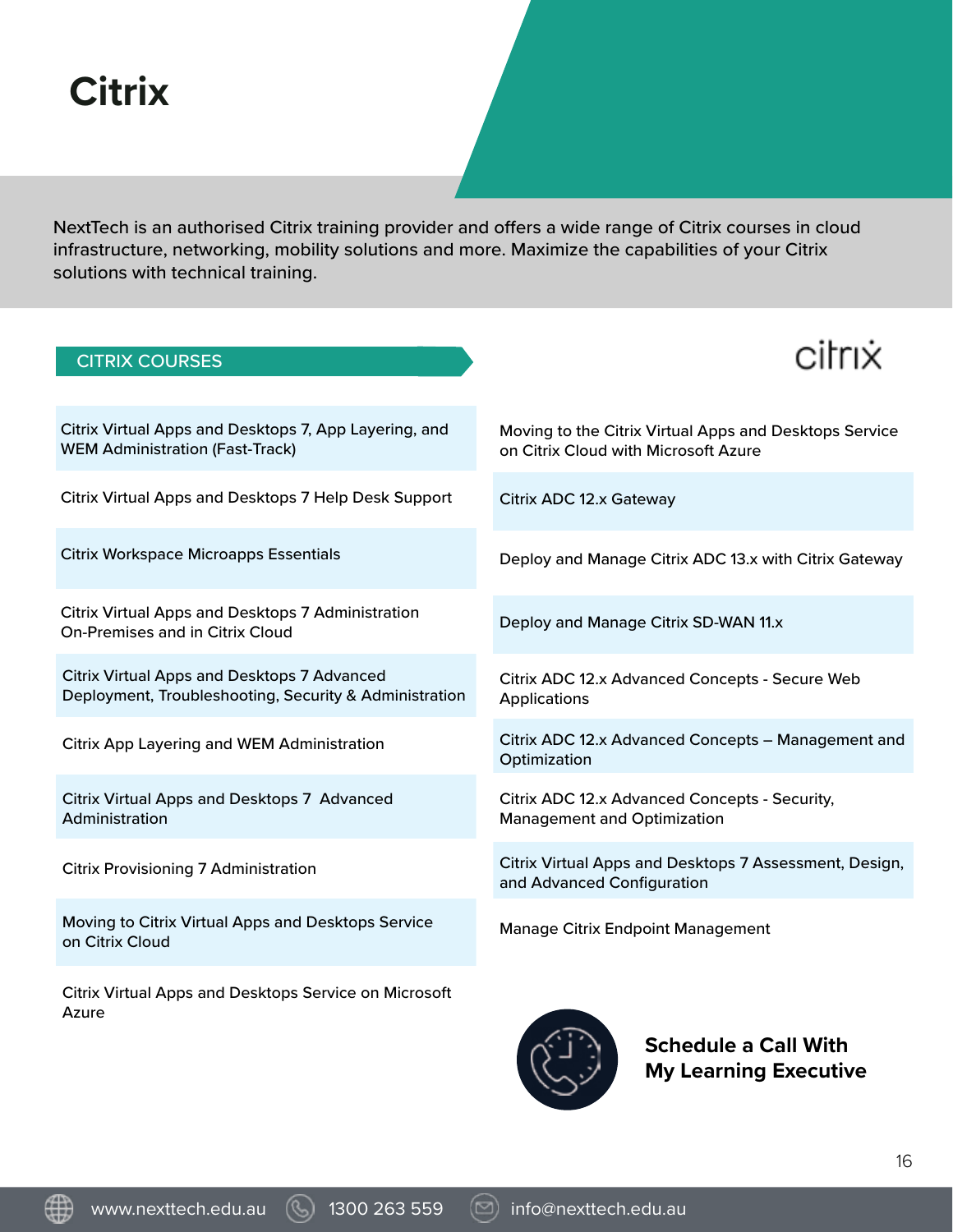# **Oracle**

Australia's Oracle Authorised Education Centre, delivering Oracle cloud and on-premise software training & certification.

| <b>ORACLE LEARNING SUBSCRIPTIONS</b>                                                 |                                                      |
|--------------------------------------------------------------------------------------|------------------------------------------------------|
|                                                                                      |                                                      |
| <b>Oracle Cloud Infrastructure Learning Subscription</b>                             | <b>Java Learning Subscription</b>                    |
| <b>Oracle Data Management Cloud Servces Learning</b><br>Subscription                 | <b>Oracle Siebel CRM Learning Subscription</b>       |
| <b>Oracle Application Development Cloud Services</b><br><b>Learning Subscription</b> | <b>Oracle E-Business Suite Learning Subscription</b> |
| <b>Oracle Database Learning Subscription</b>                                         | <b>PeopleSoft Learning Subscription</b>              |
| <b>Oracle IT Infrastructure Learning Subscription</b>                                | <b>JD Edwards Learning Subscription</b>              |
| My SQL Learning Subscription                                                         | <b>Hyperion and Essbase Learning Subscription</b>    |



**Schedule a Call With My Learning Executive**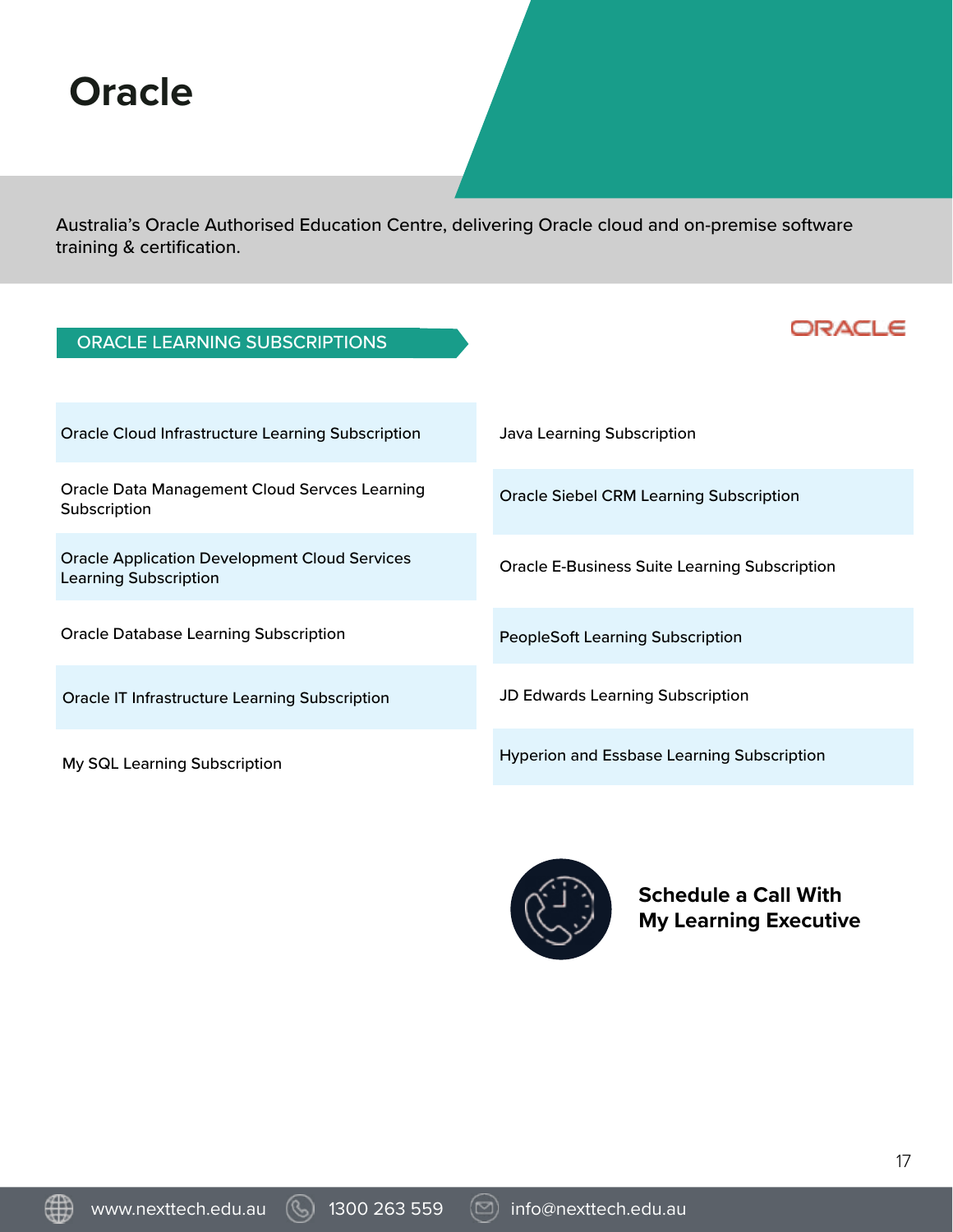SAP combines database management and human resources software management with business training for employees to help companies achieve their goals faster with a staff trained to use this software.



TS410 - Integrated Business Processes in SAP S/4HANA



**Schedule a Call With My Learning Executive**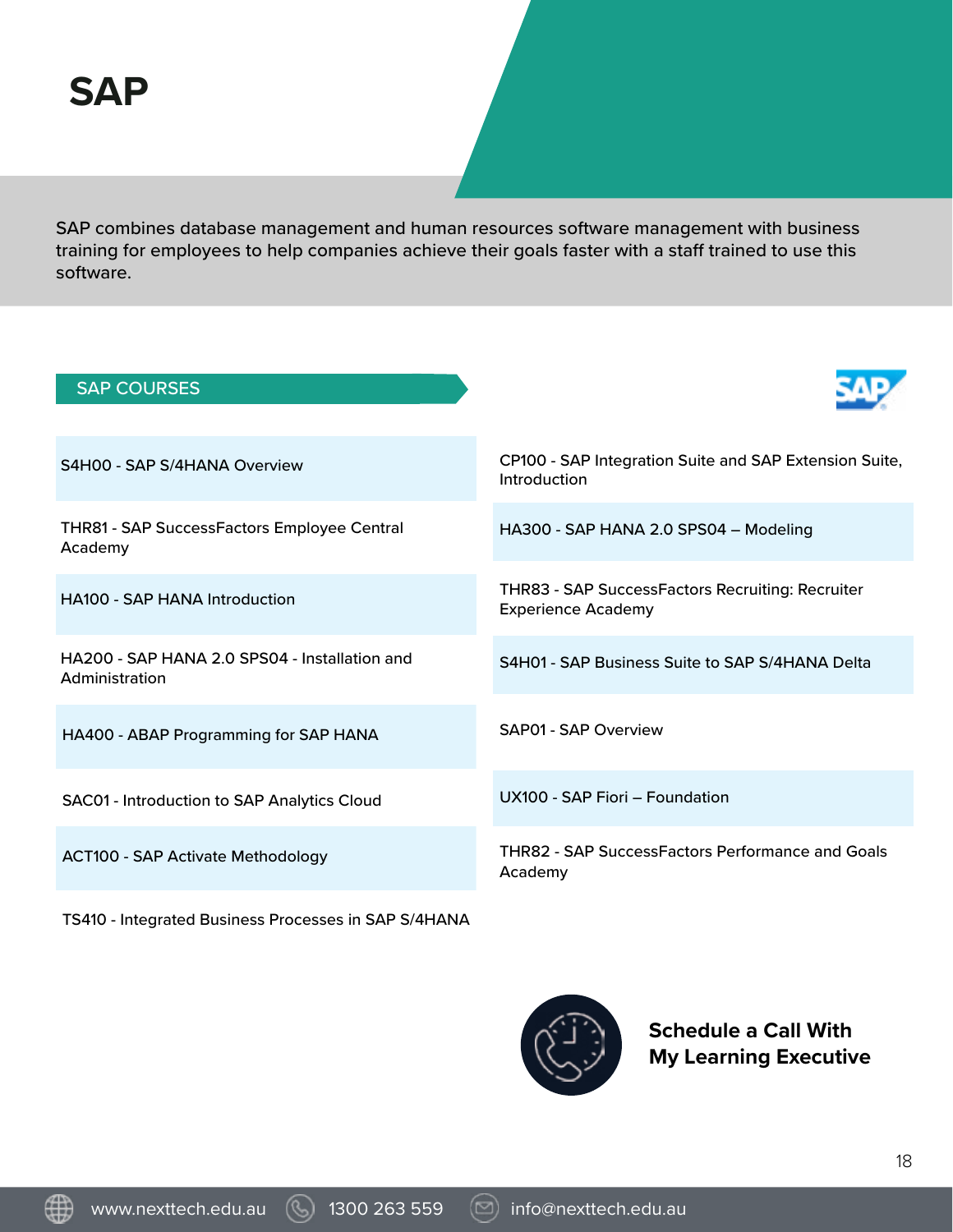### **eLearning**

Recieve digital skills training to help you acquire the skills needed to thrive in the digital economy.

#### AI & MACHINE LEARNING

Introduction to Artificial Intelligence Course

Data Science with Python

Machine Learning

Deep Learning with Keras and TensorFlow

AI Capstone Project

Advanced Deep Learning and Computer Vision

Industry Master Class – Artificial Intelligence

Natural Language Processing (NLP)

Python for Data Science

Introduction to Iot

#### BIG DATA

Big Data for Data Engineering

Big Data Hadoop and Spark Developer

PySpark Training Course

Apache Kafka

Introduction to Business Analysis

MongoDB Developer and Administrator

AWS Data Analytics Certification Training

Big Data Capstone

Industry Master Class – Data Engineering

Java Training

AWS Technical Essentials

#### CYBER SECURITY

Introduction to Cyber Security

CompTIA Security+ (SY0-601)

CEH (v11)- Certified Ethical Hacker

CISSP® Training

CISM OSL

Certified Cloud Security Professional

CompTIA Network+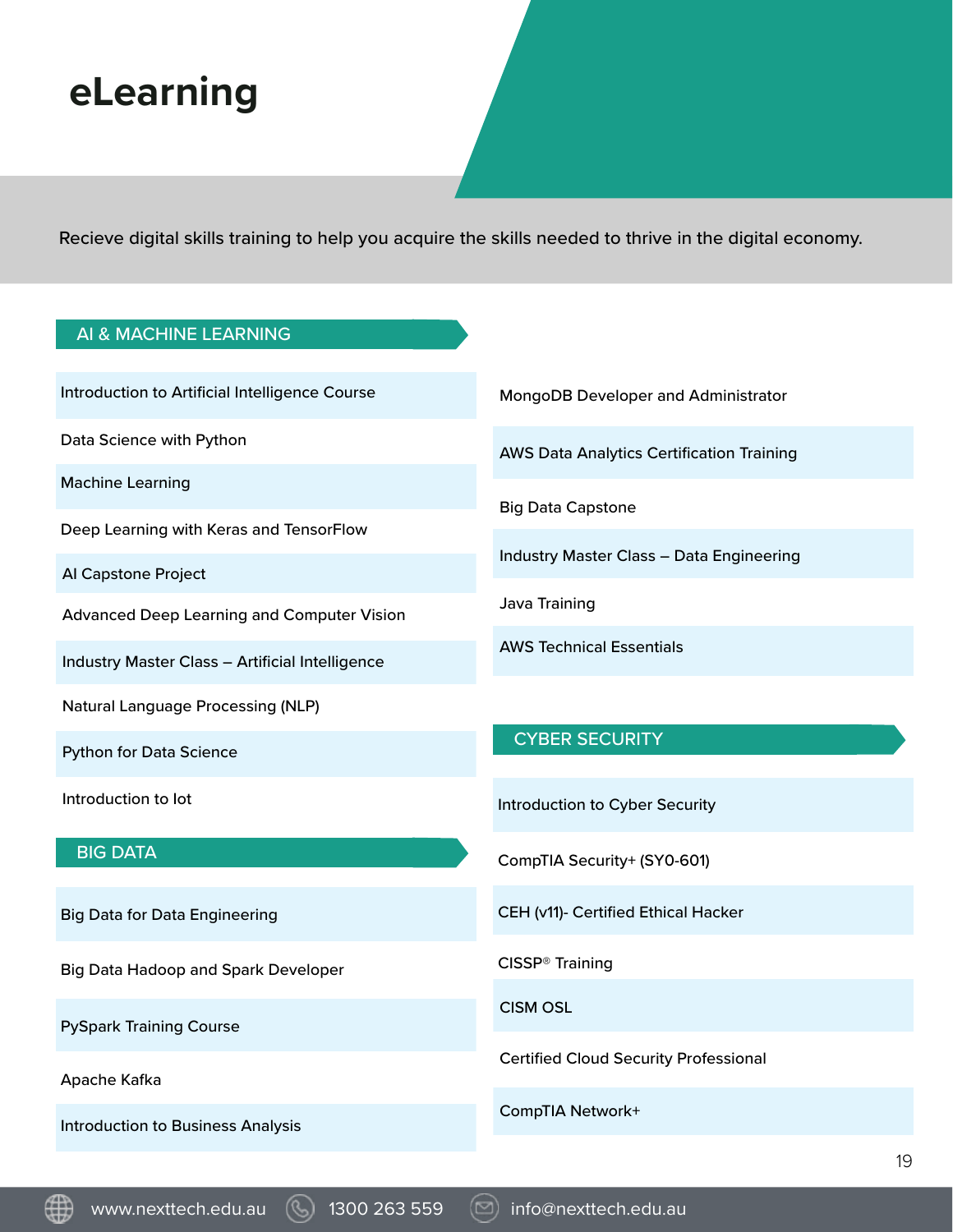#### DATA SCIENCE & BUSINESS ANALYTICS

Introduction to Data Analytics Course

Business Analytics with Excel

Programming Basics and Data Analytics with Python

Tableau Training

Data Analyst Capstone

Data Science with R Programming

Industry Master Class – Data Analytics

Programming Refresher

R Programming for Data Science

SQL Training

Power BI

Python for Data Science

Data Science with Python

Machine Learning

Tableau Training

Data Science Capstone

Data Science with R Programming

Industry Master Class – Data Science

SQL Training

Deep Learning with Keras and TensorFlow

Cloud Architect Capstone Project

Welcome Class For Data Visualization Expert

Statistics Essentials for Data Science

Power BI

Tableau Training

#### CLOUD COMPUTING

AWS Technical Essentials

AWS Solutions Architect

AWS Database Migration

AWS Developer Associate

AWS SysOps Associate

Microsoft Azure Fundamentals

Microsoft Azure Architect Technologies: AZ:303

Microsoft Azure Architect Design: AZ:304

Microsoft Certified Azure Developer Associate: AZ:204

Microsoft Certified: Azure Administrator Associate AZ-104

Microsoft Certified DevOps Engineer Expert AZ-400

Azure DevOps Solutions Expert Capstone Project

Microsoft Certified Azure Security Engineer Associate AZ-500

Azure Security Engineer Capstone Project

Google Cloud Platform Architect Training

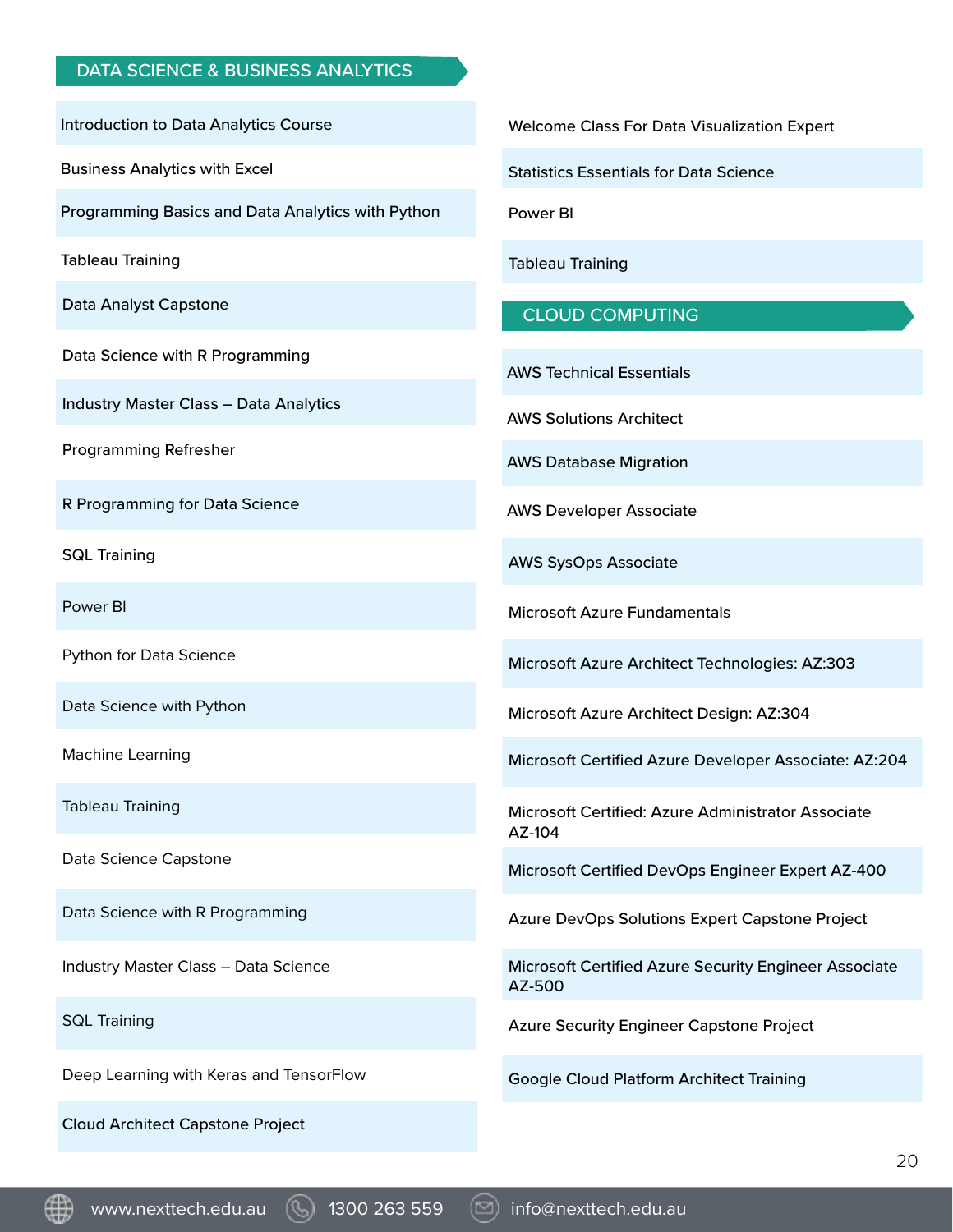#### **DevOps**

#### DevOps Training

Docker Certified Associate (DCA) Certification Training Course

Certified Kubernetes Administrator

AWS Developer Associate

Ansible 2.0 Training course

CI/CD Pipeline with Jenkins

DevOps on AWS

Git and GitHub Training

Linux Training

Puppet Training Course

AWS Technical Essentials

Agile Scrum Master

#### SERVICE MANAGEMENT

ITIL® Foundation

ITIL® Direct Plan and Improve

ITIL® Create Deliver and Support

ITIL® Drive Stakeholder Value

ITIL® High Velocity IT

ITIL® Digital and IT Strategy

ITIL® Managing Professional Transition

#### PROJECT & PROGRAMME MANAGEMENT

PRINCE2® Foundation

PRINCE2® Foundation & Practitioner

MSP® Foundation

MSP® Practitioner

MSP 4th Edition Practitioner

MSP 5th Edition Practitioner

MSP 5th Edition Foundation

MSP 5th Edition Foundation & Practitioner

MSP® Foundation & Practitioner

MoP® Foundation

MoP® Practitioner

MoP® Foundation & Practitioner

P3O® Foundation

P3O® Practitioner

P3O® Foundation & Practitioner

M\_o\_R® Foundation

M o R<sup>®</sup> Practitioner

M\_o\_R® Foundation & Practitioner

MoV® Foundation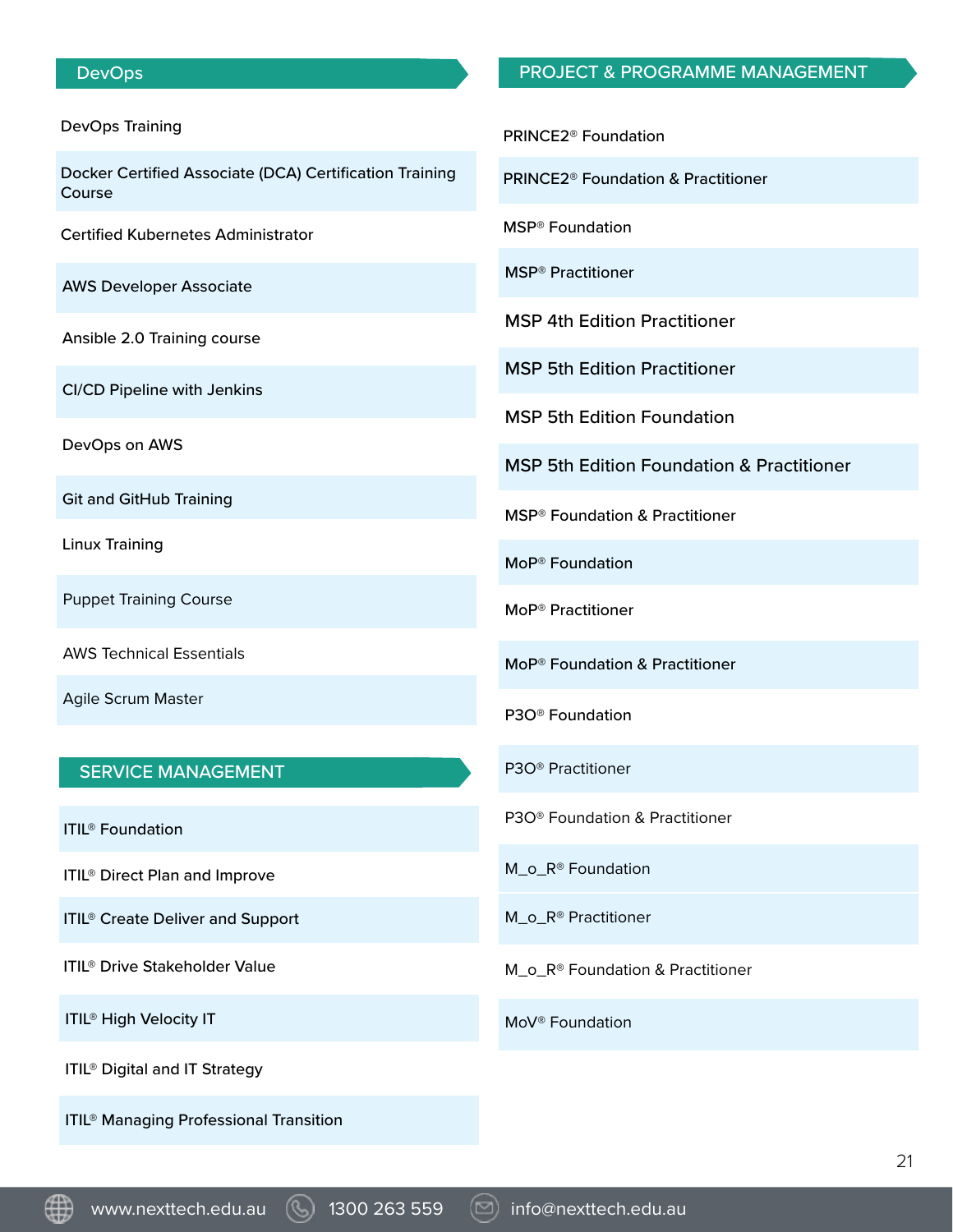Better Business Cases™ Practitioner

Better Business Cases™ Foundation & Practitioner

Project Planning & Control™ Foundation

Project Planning & Control™ Practitioner

Project Planning & Control™ Foundation & Practitioner

Managing Benefits™ Foundation

Managing Benefits™ Practitioner

Managing Benefits™ Foundation & Practitioner

PPS™

Finance for Non Financial Managers™

Praxis Framework™ Foundation

Praxis Framework™ Practitioner

CAPM

Introduction to Project Management

Change Management™ Foundation

Change Management™ Practitioner

Change Management™ Foundation & Practitioner

Better Business Cases™ Foundation

Praxis Framework™ Foundation & Practitioner

Praxis Framework™ Bridging

APM PFQ

APM PMQ

APM PMQ for PRINCE2 Practitioners

Certified Associate in Project Management (CAPM)®

Project Management Professional (PMP)®

Introduction to Microsoft Project

R Programming for Data Science

#### AGILE

PRINCE2 Agile® Foundation

PRINCE2 Agile® Practitioner

PRINCE2 Agile® Foundation & Practitioner

AgilePM® Foundation

AgilePM® Practitioner

AgilePM® Foundation & Practitioner

Scrum Master

AgileBA® Foundation

AgileBA® Foundation & Practitioner

AgileDS™ Foundation

AgileDS™ Practitioner

AgileDS™ Foundation & Practitioner

Agile Change Agent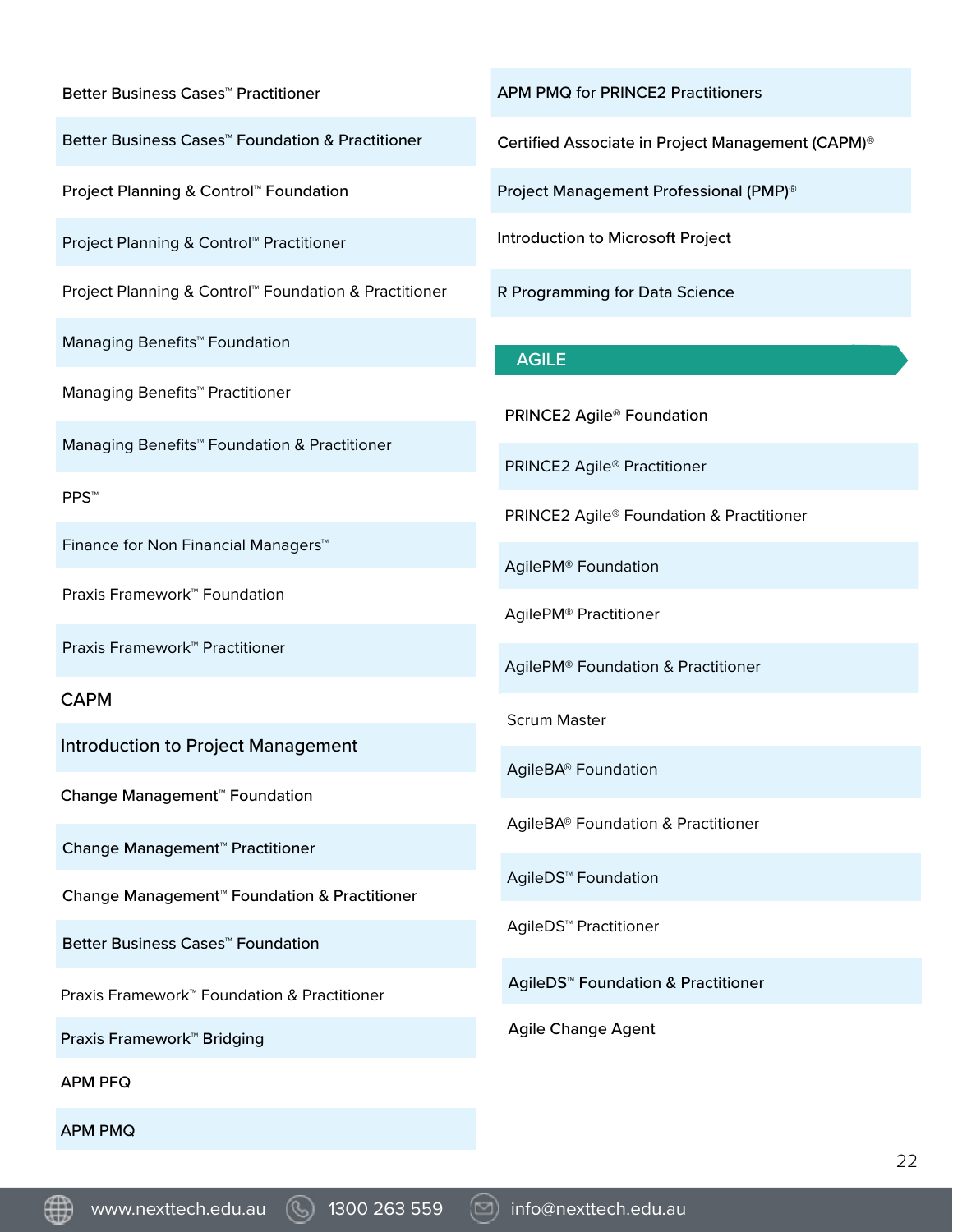#### BUSINESS ANALYSIS

Business Analysis Foundation

Requirements Engineering

Business Analysis Practice

Modelling Business Processes

#### BUSINESS SKILLS

Business Skills for Project Managers (various)

#### QUALITY MANAGEMENT

Lean Six Sigma Yellow Belt

Lean Six Sigma for Services Yellow Belt

Lean Six Sigma for Services Green Belt

Lean Six Sigma for Services Black Belt

Lean Six Sigma for Services Champion

Agile Process Improvement

Software Testing Foundation

#### DATA CENTRE MANAGEMENT

DCFN Certified Data Centre Professional

CNCDP - Certified Network Cabling Design Professional

CDCP - Certified Data Centre Professional

- CDESS Certified Data Centre Environmental Sustainability Specialist
- CDRP Certified Data Centre Risk Professional
- CDMS Certified Data Center Migration Specialist
- CTIA Certified TIA-942 Internal Auditor
- CDCS Certified Data Centre Specialist
- CDFOS® Certified Data Centre Facilities Operations Specialist
- CDFOM Certified Data Centre Facilities Operations Manager
- CITO Certified IT Operator
- CITM Certified IT Manager

#### **Other**

Risk Management PMI-RMP

Introduction to Robotic Process Automation (RPA)

Program Management (PMI-PgMP)



**Schedule a Call With My Learning Executive**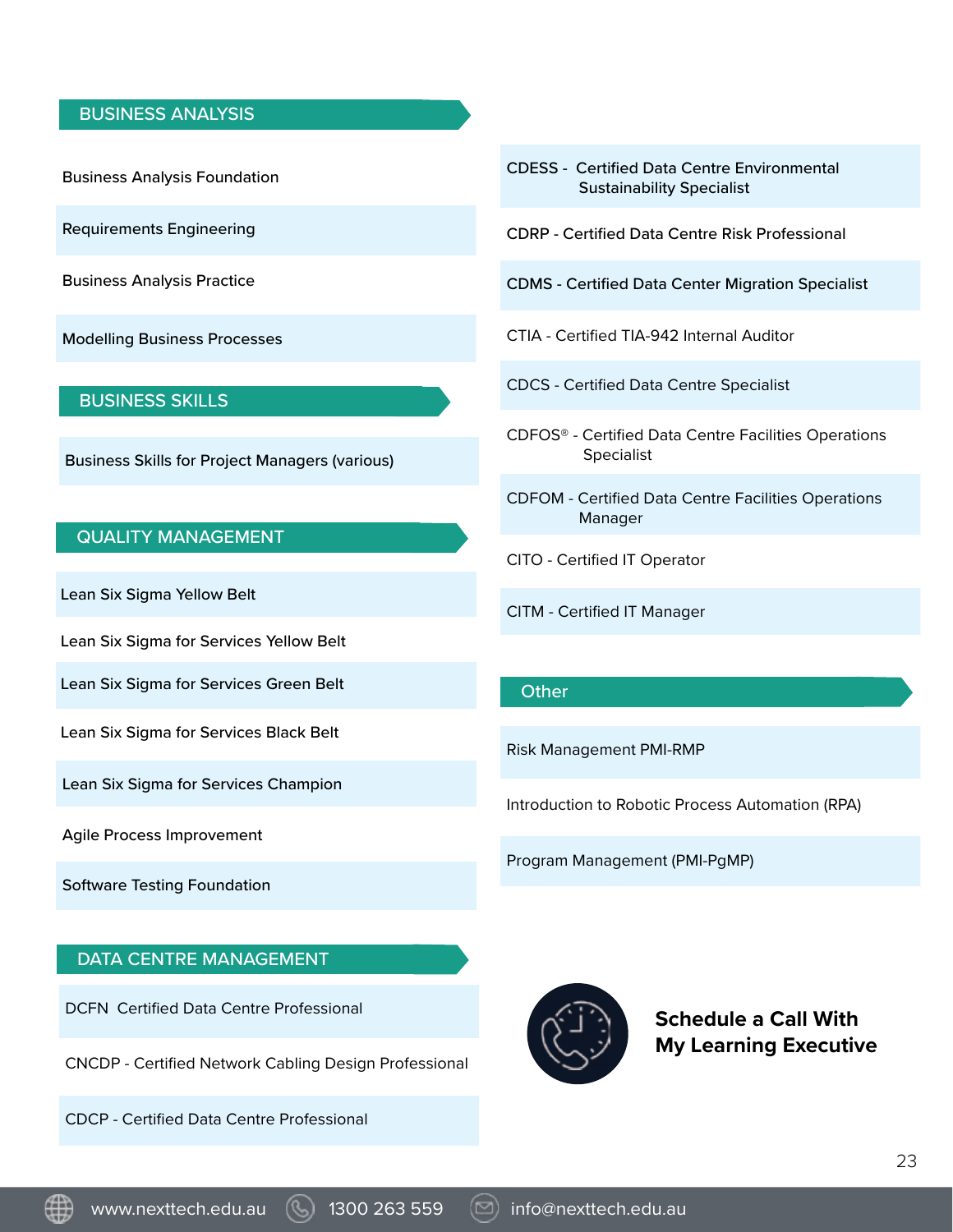# **Software Development**

Take your team's software developer training to the next level and remain up to speed speed on the ever-changing landscape of emerging software development tools and techniques.

#### SOFTWARE DEVELOPMENT

Angular Certification Training Course

Salesforce Certification - Administrator & App Builder Course

Salesforce Administrator Certification Training Course

Salesforce Platform App Builder Certification Training

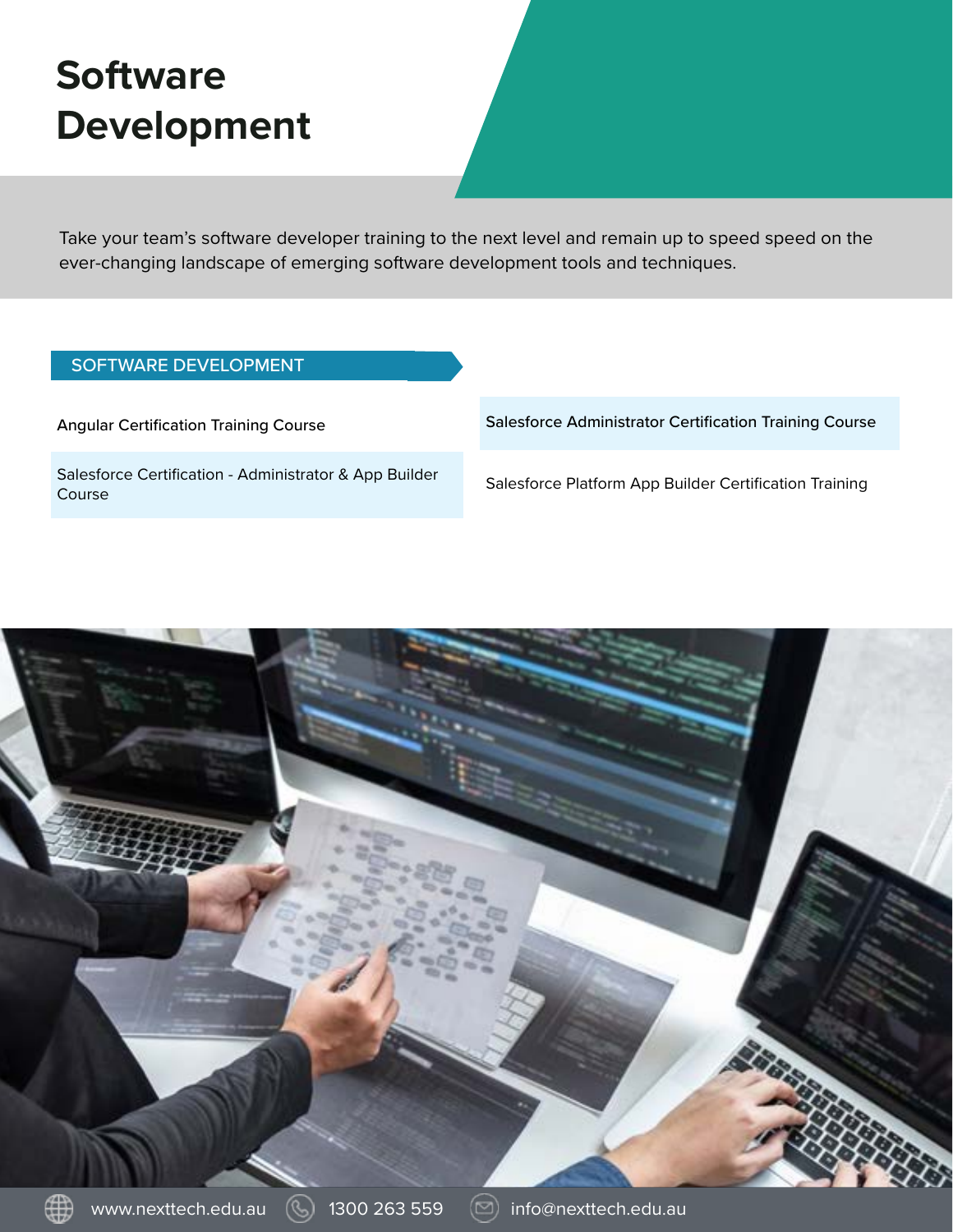# **Microsoft Office**



### **Bundle & Save**

Get up to speed quickly with our range of 1-day Office courses.

Choose any 3 courses, buy 2 & get the 3rd for free.

Bundle and Save on any of the Microsoft Office courses listed below, and get started today. Want to get multiple people on your team trained? Not a problem, we'll organised a dedicated class.

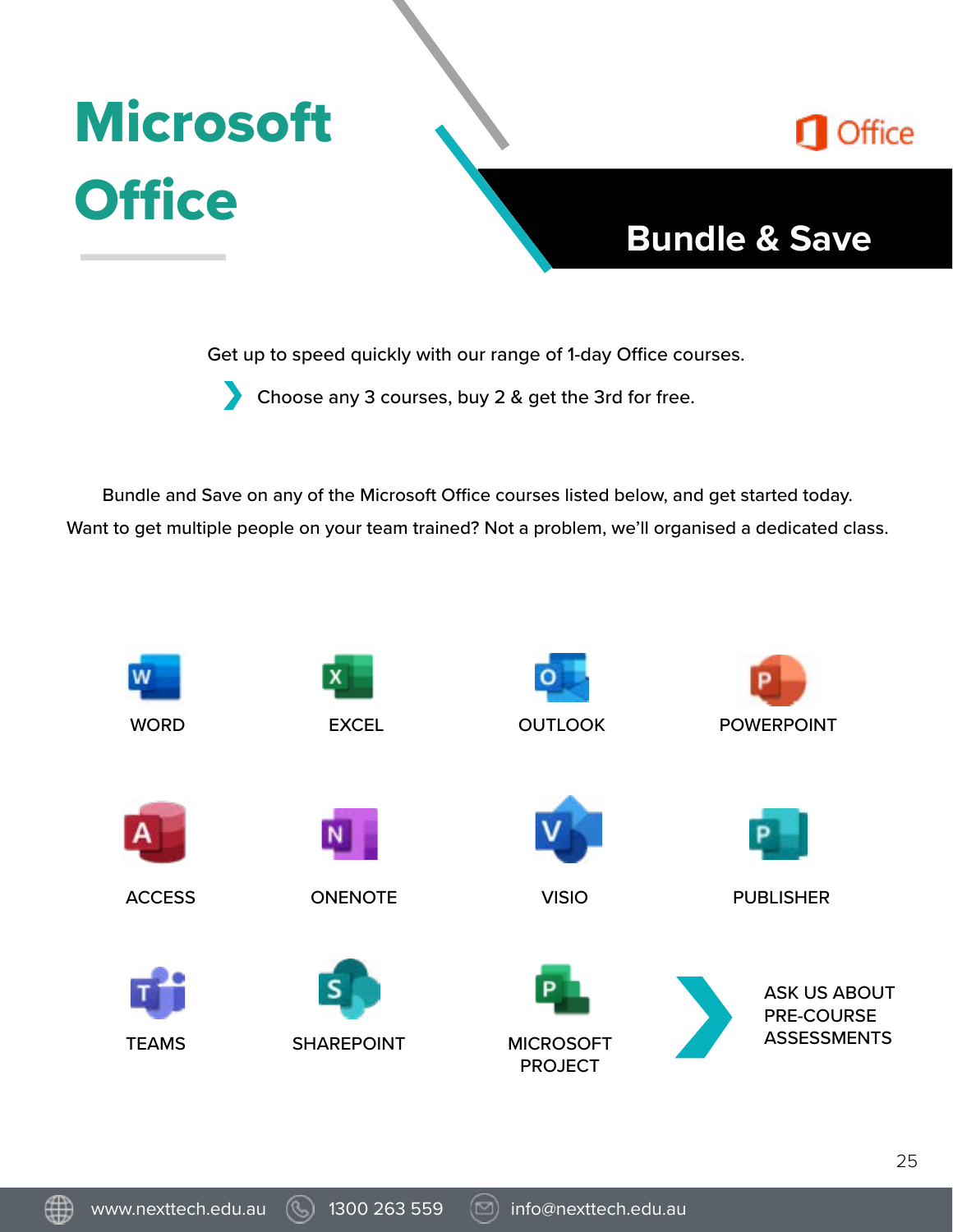# **Microsoft** 365 Select



**Microsoft 365 Select** is one of our most flexible training solutions. Save time & money by selecting only the training that your team needs.



- 12 training modules to choose from
- 1/2 day, 1-day or 2-day training options available
	- Only pick the modules you need
- Study at your place or at ours

Module 1: What is Office 365?

Module 2: Outlook & People

Module 3: Calendar & Tasks

Module 4: OneDrive for Business

Module 5: Word, Excel, PowerPoint and OneNote

Module 6: SharePoint

Module 7: Delve

Module 8: Planner

Module 9: Teams

Module 10: Yammer and Stream

Module 11: Using Stream

Module 12: Sway





























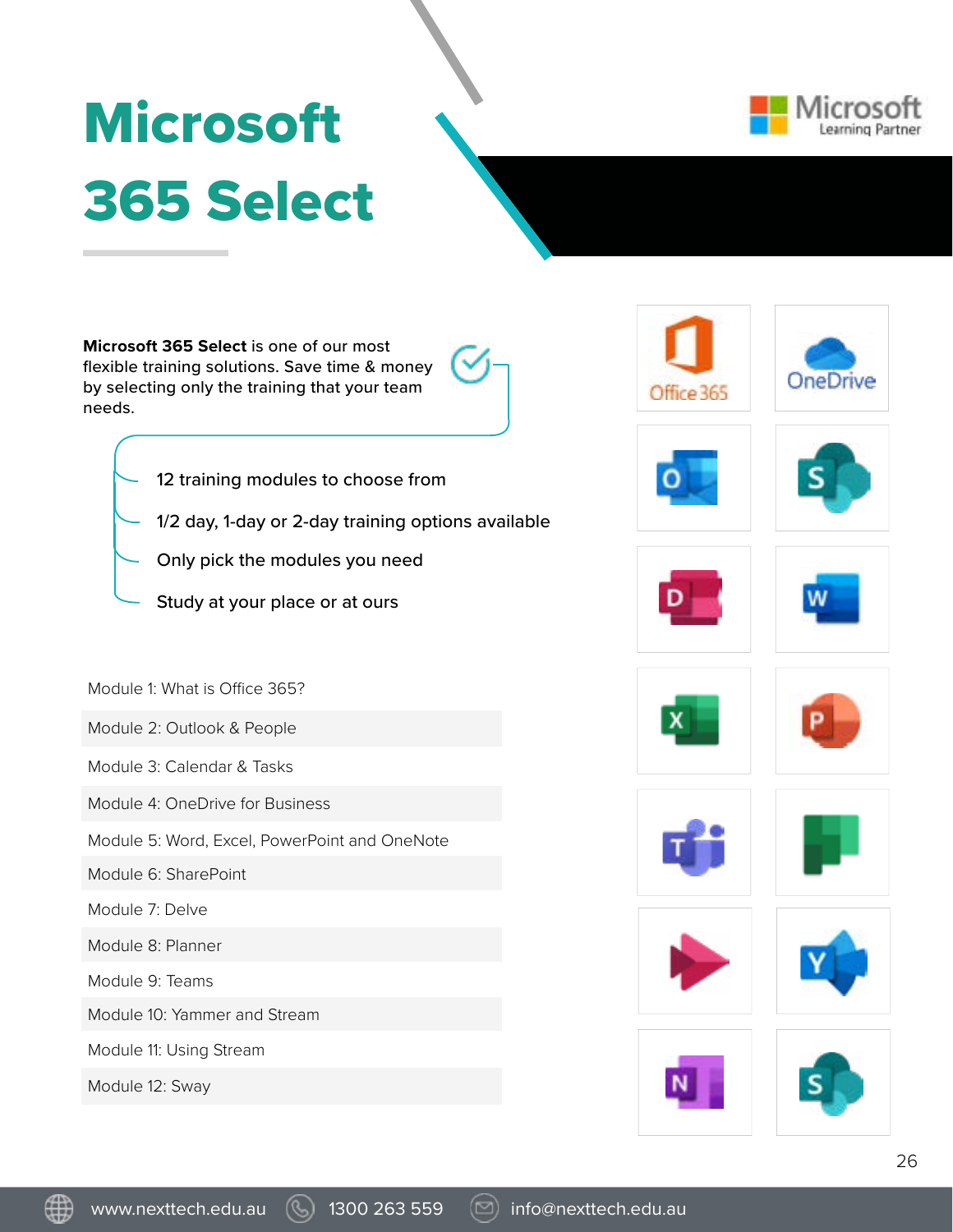

Professional Development skills can have a significant impact on an individual's & an organisation's long-term growth, profitability and sustainability.

Easily customise any Professional Development program across a variety of topics to ensure you are able to provide your staff with the skills they require, to achieve your organisation's goals. Whether you are looking to improve internal communication, enhance your management's ability to motivate and empower staff, or develop superior sales skills, NextTech has a training program to suit your organisation's learning needs.

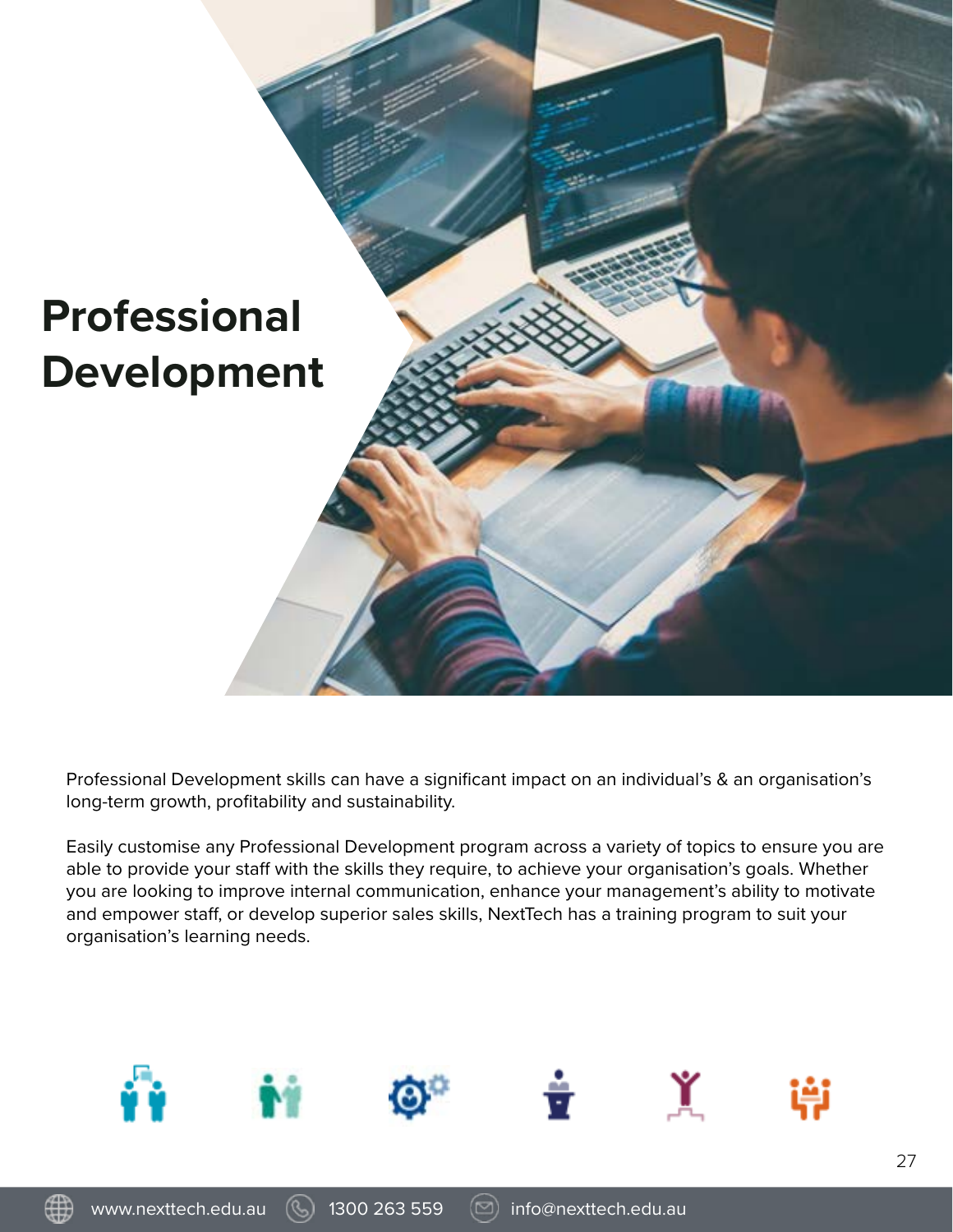# **Professional Developent**

Get the most up-to date Specialised leadership, management and communications training courses.

#### BUSINESS COMMUNIATIONS

Essential Communication Skills

Advanced Communication Skills

Effective Influencing and Persuasion Skills

The Effective Negotiator

#### EXCHANGE SERVER

Professional Telephone Skills

Excellence in Service - Essentials

#### PERFORMANCE ENHANCEMENT

Effective Time Management

Time Management using Outlook 2016

How To Handle Difficult People

Stress Management

#### MANAGEMENT AND LEADERSHIP

Excellence in Service - Essentials

Leadership Excellence (From Good to Great)

The New Manager

HR for Non-HR Managers

Change Management

Team Leadership

Conflict Resolution - Getting Along in the Workplace

Conducting Meetings

Emotional Intelligence (Traditional Classroom)

#### PROJECT MANAGEMENT

Critical Thinking

Fast Start In Business Analysis

Project Management Fundamentals

Microsoft Project 2016

PRINCE2 - Foundation (Exam Included)

PRINCE2 - Practitioner (Exam Included)

PRINCE2 Practitioner Package (Exams Included)

PRINCE2 Agile Practitioner And Exam

#### PROJECT MANAGEMENT

Digital Marketing 101

Advanced Email Marketing

Digital Strategy for Brand Marketing

Digital Marketing for CXOs



www.nexttech.edu.au (4) 1300 263 559 (20) info@nexttech.edu.au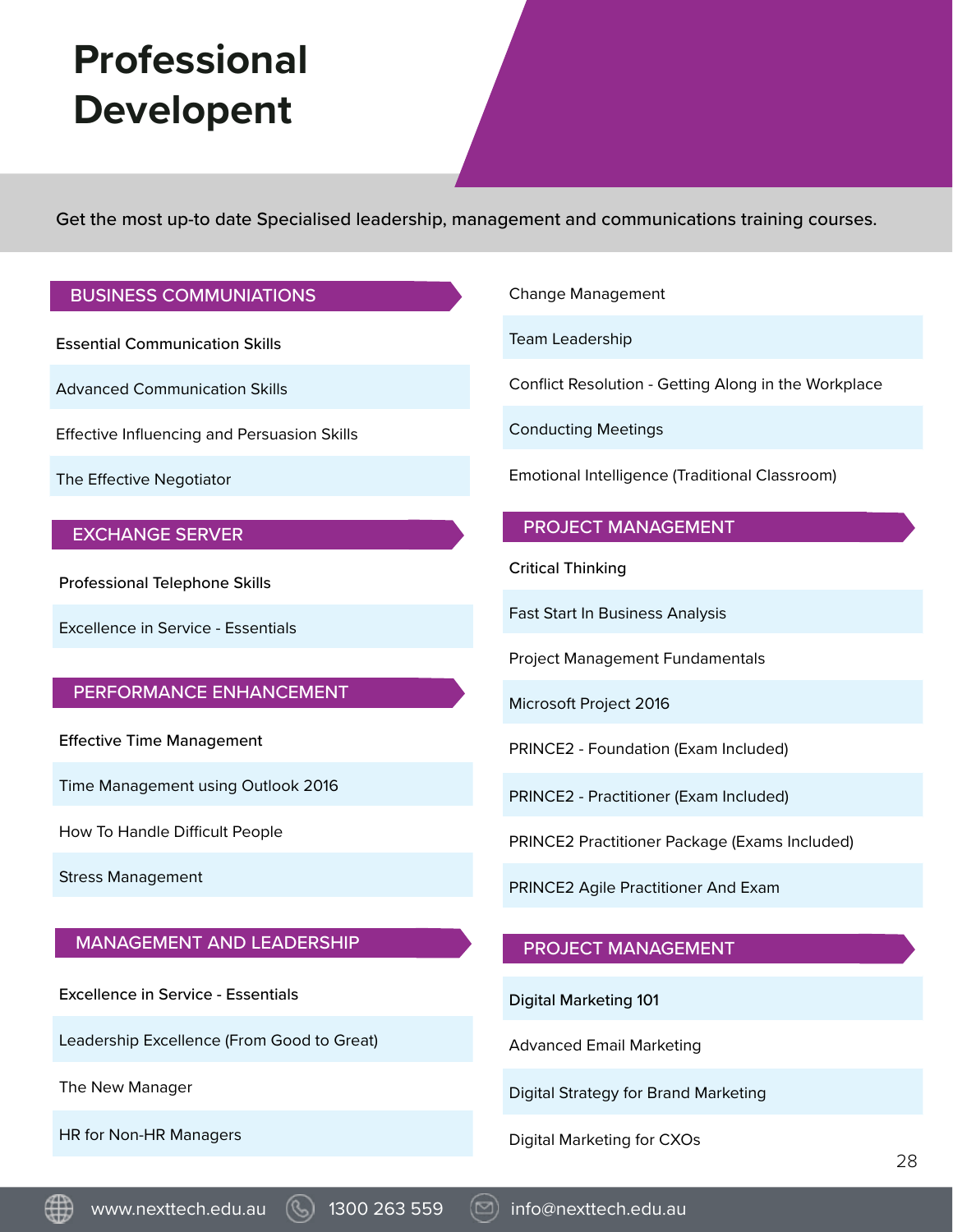

Today's managers and employees must be organised and coordinated to be productive and competitive. NextTech offers industry leading certification programs such as ITIL® IT Service Management, MSP® Programme Management and PRINCE2® Project Management. Balanced with our technical and professional development training, managers and employees have the right skills, processes and technology training to successfully complete complex business projects.

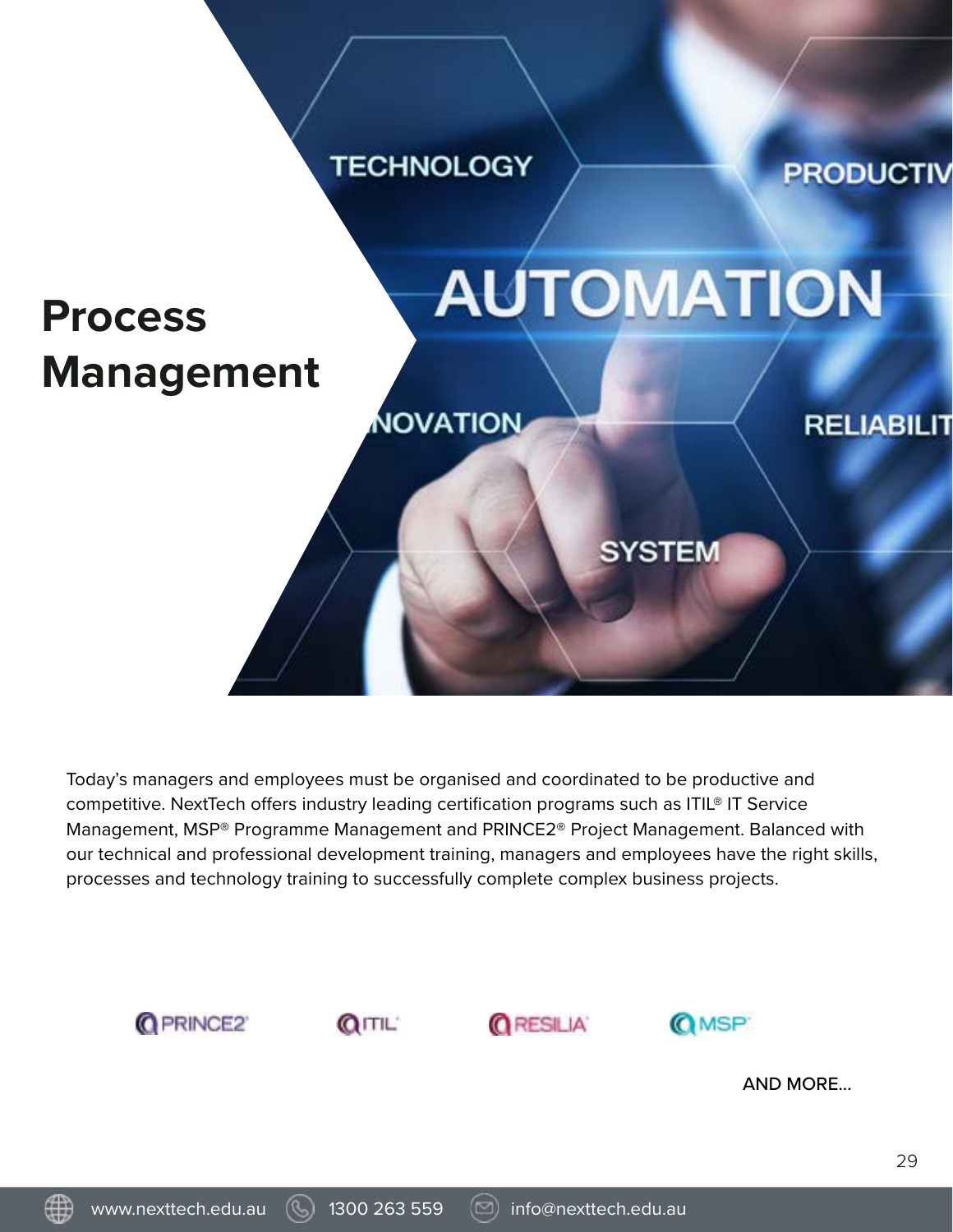## **Process Management**

ITIL®, PRINCE2®, MSP®, Business Analysis, APMG and RESILIA™. Official courses delivered by Certified trainers.

| <b>ITIL</b>                                                                                  | <b>MSP</b>                                                              |
|----------------------------------------------------------------------------------------------|-------------------------------------------------------------------------|
| ITIL <sup>®</sup> 4 Foundation Certificate In IT Service Management<br><b>Including Exam</b> | <b>MSP Foundation</b>                                                   |
| <b>ITIL Practitioner And Exam</b>                                                            | <b>MSP Practitioner</b>                                                 |
| <b>ITIL Managing Across The Lifecycle</b>                                                    | <b>MSP Package (Includes Foundation And Practitioner)</b>               |
| ITIL 4 Strategic Leader Bundle                                                               | <b>BUSINESS ANALYSIS</b>                                                |
| <b>ITIL 4 Managing Professional Bundle</b>                                                   |                                                                         |
| ITIL 4 Foundation and ITIL 4 Direct Plan and Improve<br><b>Bundle</b>                        | <b>Fast Start in Business Analysis</b>                                  |
|                                                                                              | <b>APMG</b>                                                             |
|                                                                                              |                                                                         |
| <b>PRINCE2</b>                                                                               | <b>APMG - International Change Management Foundation</b><br>(With Exam) |
| PRINCE2 Agile Foundation                                                                     |                                                                         |
| Agile Scrum Foundation                                                                       | APMG - International Change Management Foundation<br>(No Exam)          |
| PRINCE2 Agile Practitioner And Exam                                                          | <b>RESILIA</b>                                                          |
| PRINCE2 Agile and PRINCE2 Plus Pack                                                          | <b>RESILIA Foundation (Exam Included)</b>                               |
| Lean Management                                                                              | <b>RESILIA Practitioner (Exam Included)</b>                             |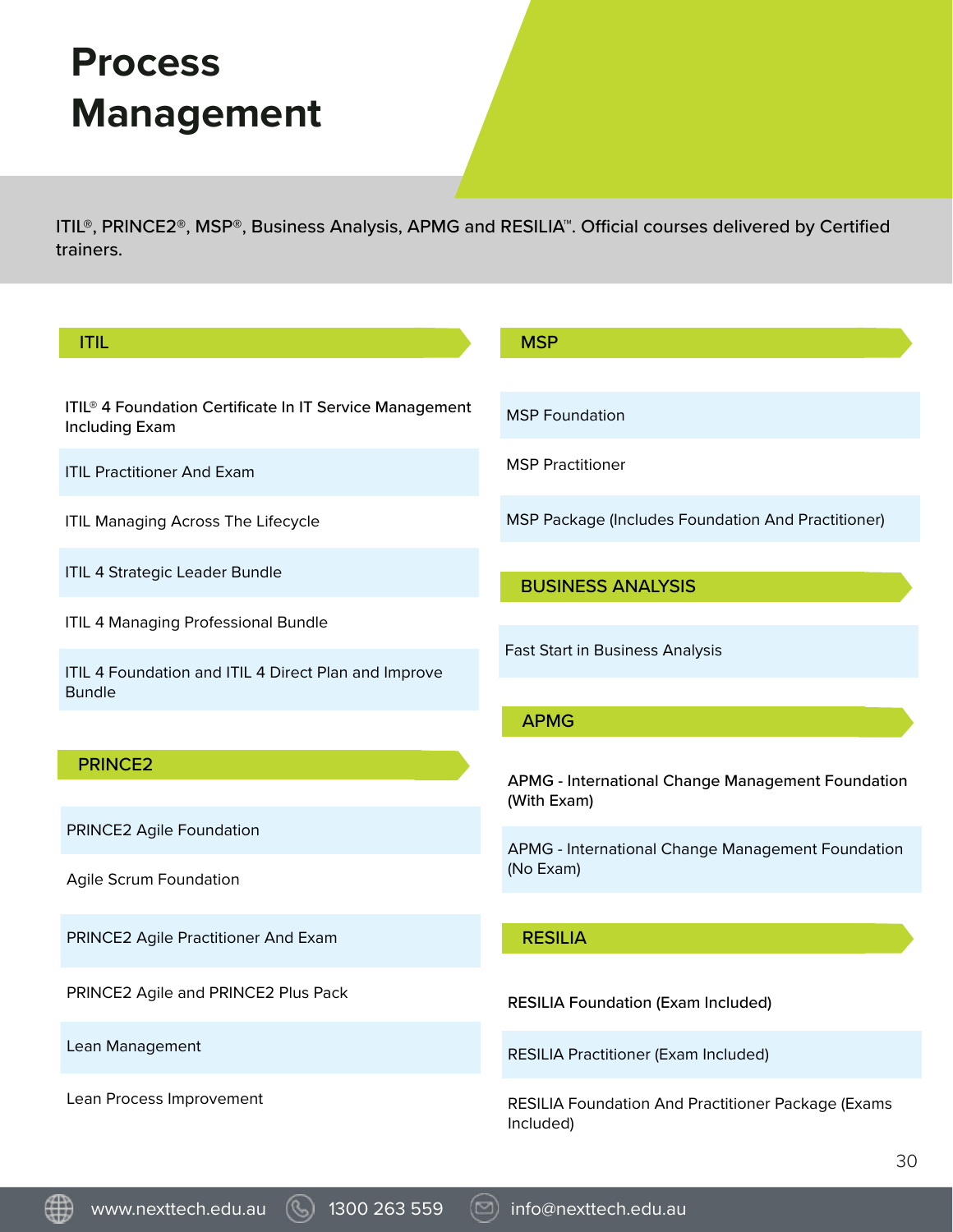



Being successful in the design world means having a broad range of up-to-date skills to produce top of the line collateral. NextTech's Graphic Design training covers all facets of design and provides you with the tools you need to create logos, web banners, websites, flash and animated graphics - whatever it is you need to produce.

Visit [www.nexttech.edu.au/graphicdesign](http://www.nexttech.edu.au/graphicdesign) for the most up-to-date course overview & upcoming dates in Sydney, Brisbane, Melbourne and Online.











VERSION: CC, XI & DC LEVELS: Beginner, Intermediate